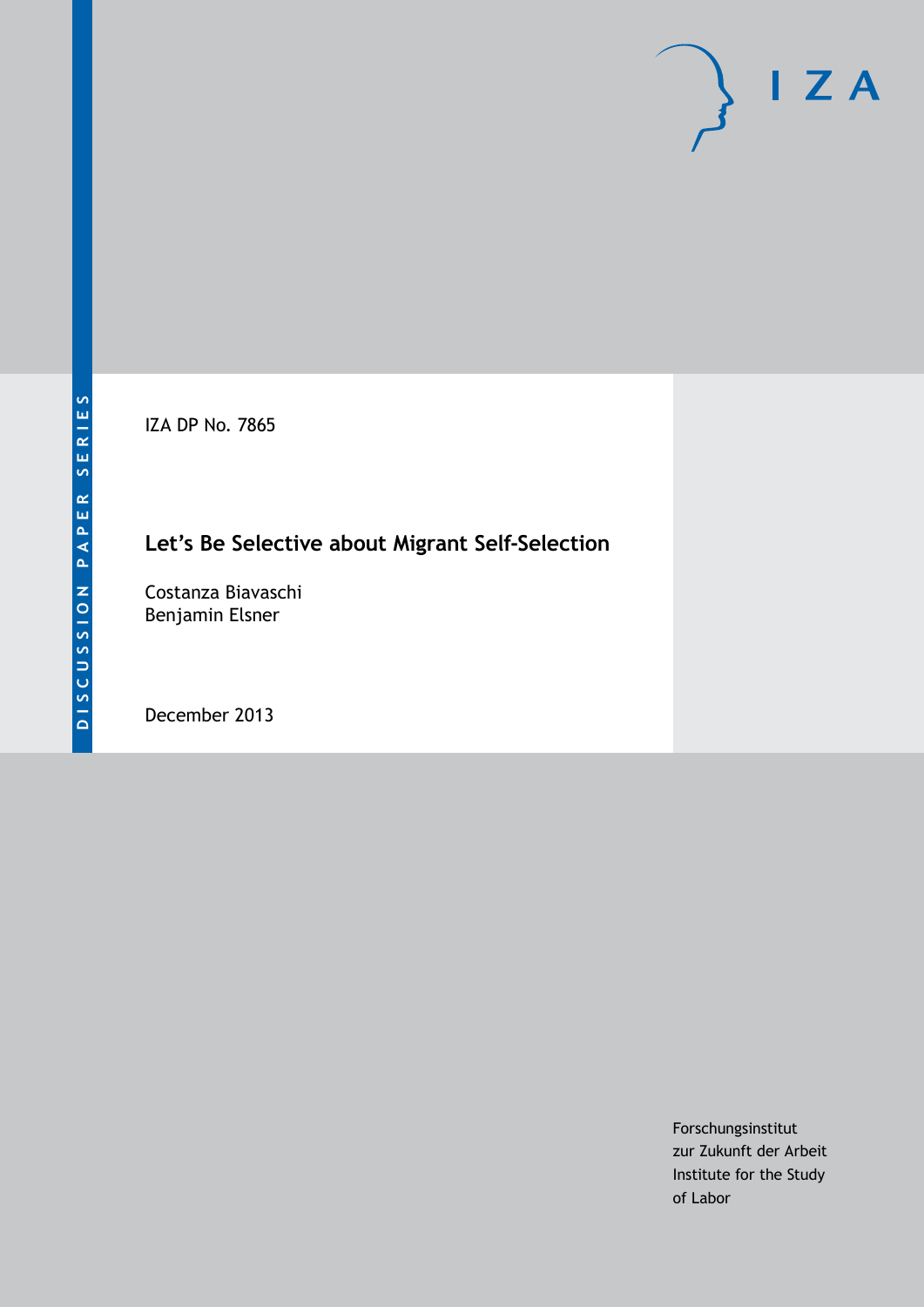# **Let's Be Selective about Migrant Self-Selection**

## **Costanza Biavaschi** *IZA*

### **Benjamin Elsner** *IZA*

Discussion Paper No. 7865 December 2013

IZA

P.O. Box 7240 53072 Bonn Germany

Phone: +49-228-3894-0 Fax: +49-228-3894-180 E-mail: [iza@iza.org](mailto:iza@iza.org)

Any opinions expressed here are those of the author(s) and not those of IZA. Research published in this series may include views on policy, but the institute itself takes no institutional policy positions. The IZA research network is committed to the IZA Guiding Principles of Research Integrity.

The Institute for the Study of Labor (IZA) in Bonn is a local and virtual international research center and a place of communication between science, politics and business. IZA is an independent nonprofit organization supported by Deutsche Post Foundation. The center is associated with the University of Bonn and offers a stimulating research environment through its international network, workshops and conferences, data service, project support, research visits and doctoral program. IZA engages in (i) original and internationally competitive research in all fields of labor economics, (ii) development of policy concepts, and (iii) dissemination of research results and concepts to the interested public.

<span id="page-1-0"></span>IZA Discussion Papers often represent preliminary work and are circulated to encourage discussion. Citation of such a paper should account for its provisional character. A revised version may be available directly from the author.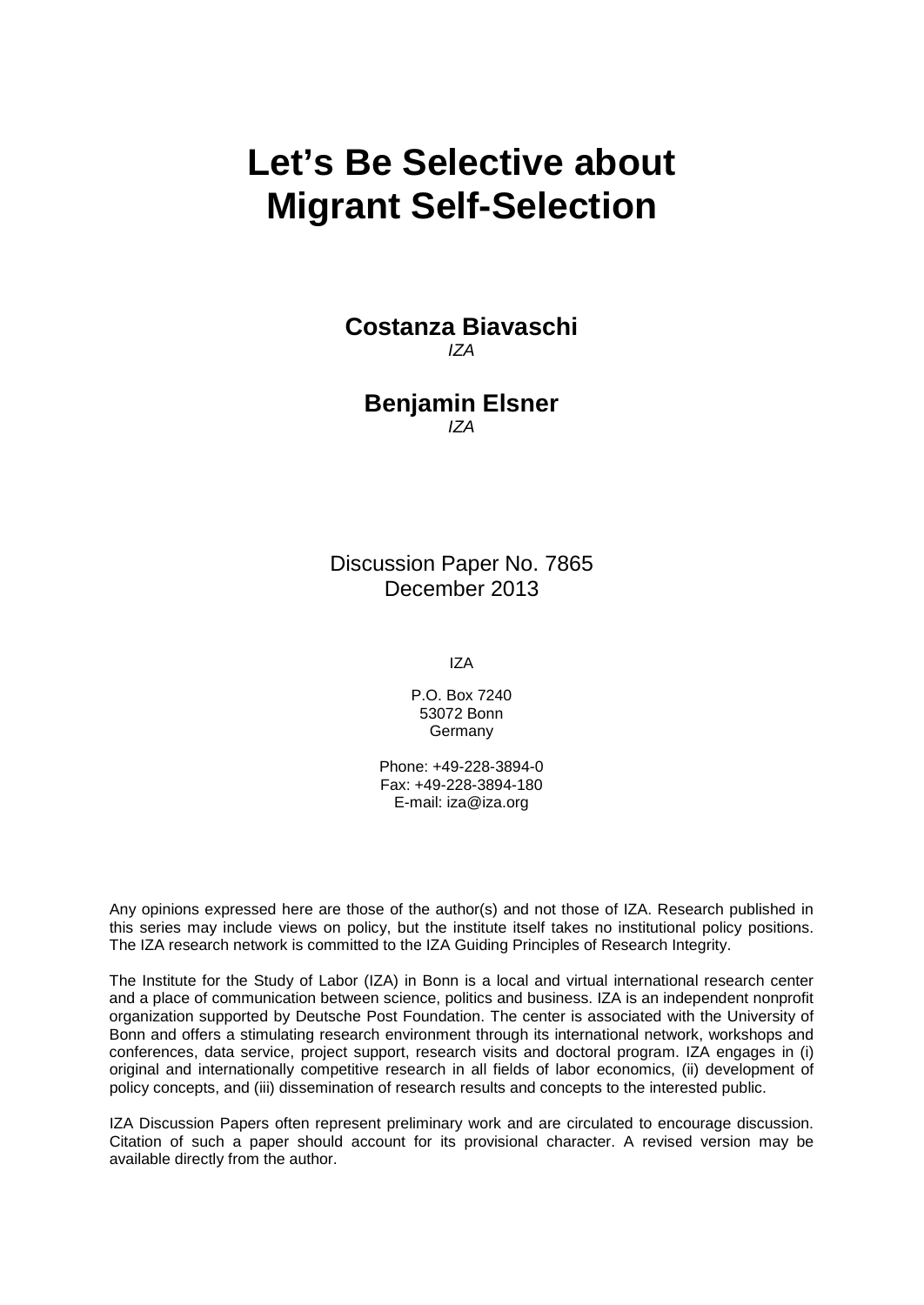IZA Discussion Paper No. 7865 December 2013

## **ABSTRACT**

## **Let's Be Selective about Migrant Self-Selection[\\*](#page-1-0)**

Migrants are typically self-selected from the population of their home country. While a large literature has identified the causes of self-selection, we turn in this paper to the consequences. Using a combination of non-parametric econometrics and calibrated simulation, we quantify the impact of migrant self-selection on per-capita GDP in both sending and receiving countries. Two episodes of mass migration serve as examples: the migration from Norway to the US in the 1880s and the migration from Mexico to the US in the 2000s. We first estimate the degree of selection, and show that Norwegians were positively and Mexicans negatively selected. In a simulation exercise, we compare the economy under selective migration with a counterfactual in which the same number of migrants are neutrally selected. In both periods, we find virtually no aggregate effect in the US. Findings are different for the sending countries; migrant selection decreases Norwegian GDP by 0.3%, and increases Mexican GDP by almost 1%. While these effects may appear small, we demonstrate that the effect in Mexico is as large as the difference between no migration and the current level of migration.

JEL Classification: D33, F22, J61, O15

Keywords: international migration, selection, welfare

Corresponding author:

Benjamin Elsner IZA P.O. Box 7240 53072 Bonn Germany E-mail: [elsner@iza.org](mailto:elsner@iza.org)

We would like to thank the BiG MiG at IZA for the initial spark, and Samuel Bazzi, Anthony Edo. Jesús Fernández-Huertas Moraga, Luca Marchiori, as well as participants at ETSG 2013, CESifo, IOS Regensburg, University of Münster, and OECD Paris for helpful comments.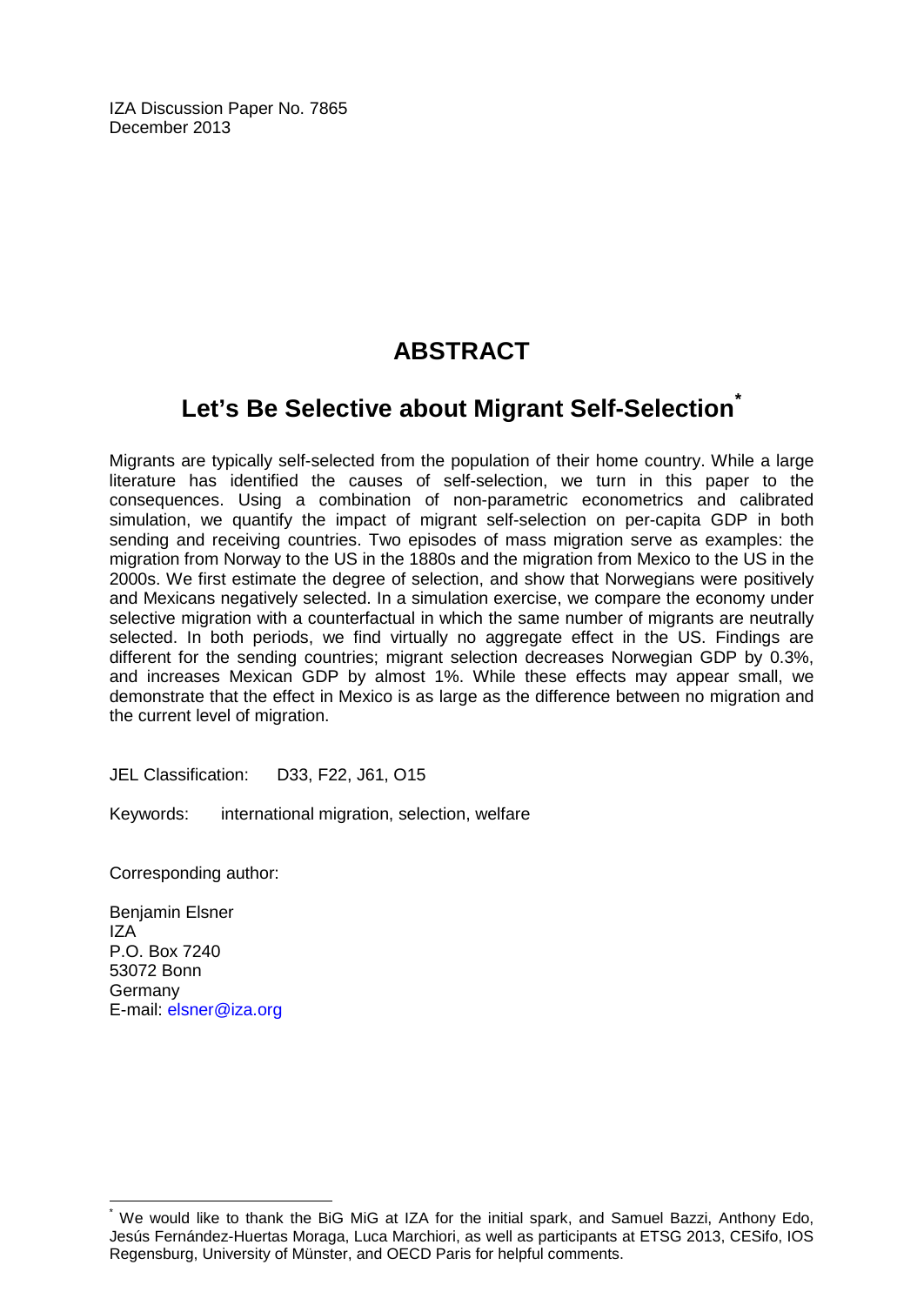## 1 INTRODUCTION

Migrant self-selection — the question who migrates and who doesn't — is one of the most fundamental issues in the economics of migration. A large literature has studied the if and why of self-selection: to what extent migrants and non-migrants are different, and what causes this difference. But despite the vast evidence of migrant self-selection from sending countries around the world, its consequences are far from clear. In this paper, we use two episodes of mass migration to study the aggregate impact of migrant self-selection on per-capita GDP in both the sending and the receiving countries.

We consider the emigration from Norway in the 1880s and the emigration from Mexico in the 2000s as examples for the two largest migration waves in the history of the US. Despite both episodes being 120 years apart, both sending countries are comparable in the scale of emigration and the level of development. Norway and Mexico had a GDP per capita of around one third of US GDP at the given period, and experienced an outflow of around 9% of the population. However, both differ fundamentally in the selection patterns of their emigrants. Norwegian emigrants were positively selected from the total population, while Mexican emigrants were negatively selected.

Our analysis combines non-parametric estimation with a calibrated simulation exercise. We first quantify the degree of selection by estimating the skill distributions for migrants and the total population. We use pre-migration wages as a proxy for skills, because wages include both observable and unobservable skills, and reflect a person's economic potential. For both countries we use panel data that contains information on pre-migration wages and subsequent migration decisions, allowing us to identify migrants in the wage distribution of the total population. For Norway, we obtain this data by matching historical census records. For Mexico, we use the ENET survey, a representative panel, which tracks migrants and stayers.

In a second step, we feed the estimated distributions into a calibrated general equilibrium model, and simulate the aggregate impact of self-selection. To understand the underlying thought experiment, consider the migration of around 10 million negatively selected Mexicans to the US. In our thought experiment, we repatriate all these 10 million migrants, draw 10 million new migrants from the total population, and send these 10 million new migrants back to the US. When comparing the US and Mexican economies before and after the experiment, the effect is purely driven by selection, as the number of migrants remains constant.

To quantify the aggregate impact of migrant self-selection, we use a general equilibrium model with heterogeneous workers, put forward by [Yeaple](#page-33-0) [\(2005\)](#page-33-0) and [Iranzo &](#page-31-0) [Peri](#page-31-0) [\(2009\)](#page-31-0). Within the model, a change in the selection pattern affects GDP per capita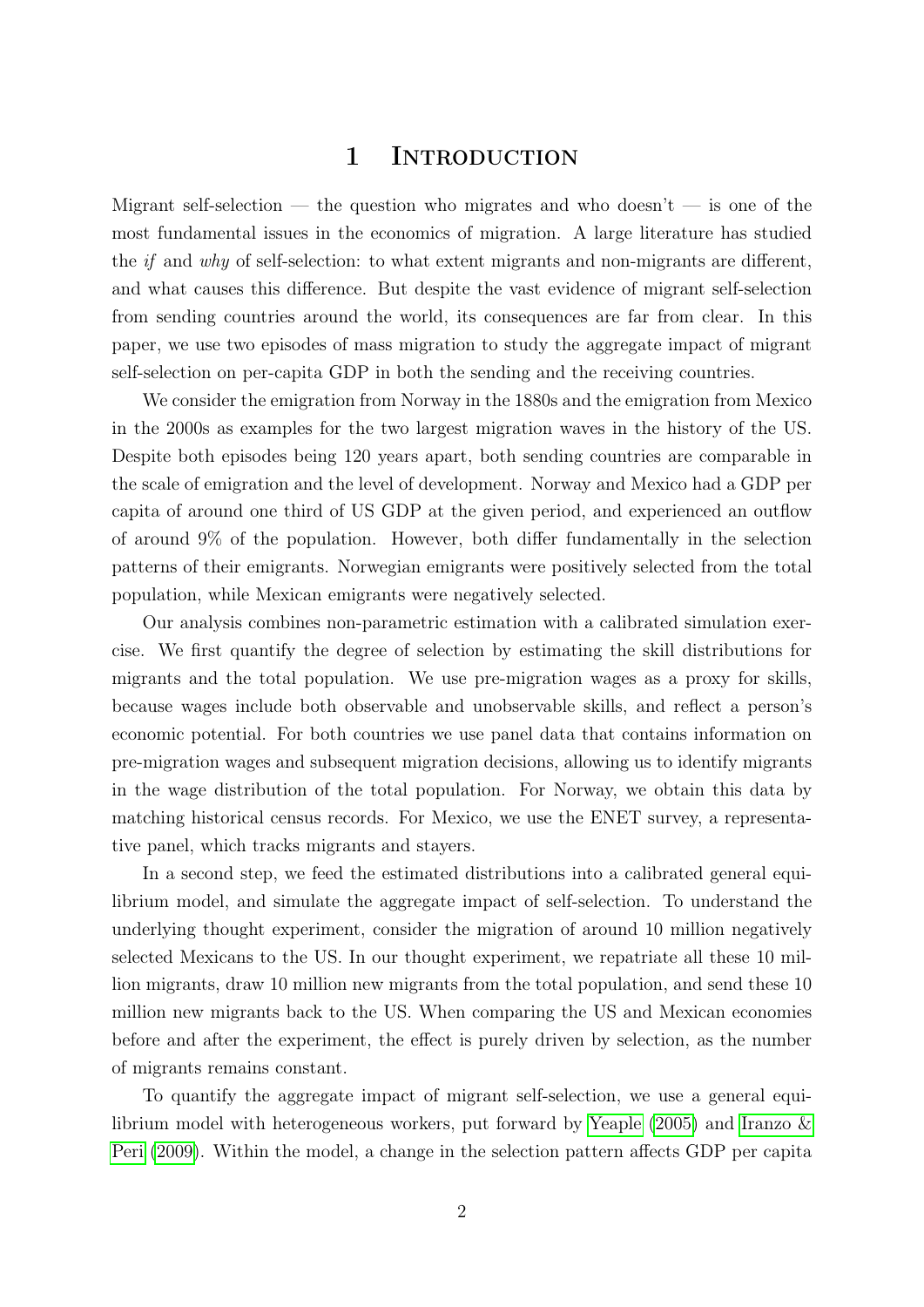through two channels: nominal wages and prices. As self-selection changes the average skill-level of the workforce, it affects nominal wages through labor market competition. A more high-skilled workforce decreases the nominal wages for high-skilled workers relative to those of low-skilled workers. On the other hand, a more skilled workforce is also more productive, which decreases the aggregate price level. Overall, the price effect dominates the wage effect.

Our results demonstrate that migrant self-selection can — but not necessarily has to — have a significant impact on GDP. It only matters if both the size of the migration flow and the degree of self-selection are sufficiently large. In both periods we find virtually no effect on the US economy. The influx of 180,000 Norwegians in the 1880s was simply too small to have any impact in the US. And even though the influx of 10 million Mexicans in the 2000s increased the US population by 4%, the effect of selection on GDP only amounted to  $+0.32\%$ . Because of the low degree of selection, the aggregate impact on Norwegian GDP is equally small; positive selection decreases Norwegian GDP in 1880 by 0.24%. In Mexico, which had a large emigration wave with a significant negative selection, the effect is considerably larger. Because of negative selection, Mexican per-capita GDP is almost 1% higher than it would be if migrants had the same skills as all Mexicans. While the critical reader may consider this a small effect, we show that the selection effect is as big as the aggregate impact of migration  $per$  se — the difference between zero emigration and the currently observed level.

This paper offers a new perspective on the literature on the nature and causes of selfselection. In particular, it complements previous studies on self-selection from Norway [\(Abramitzky](#page-29-0) et al. , [2012\)](#page-29-0) and Mexico [\(Chiquiar & Hanson, 2005;](#page-30-0) [Fernández-Huertas](#page-31-1) [Moraga, 2011,](#page-31-1) [2013;](#page-31-2) [Ambrosini & Peri, 2012;](#page-29-1) [Kaestner & Malamud, 2013\)](#page-32-0). By quantifying the aggregate effect of the selection patterns found in these papers, it provides the reader with a complete picture of the causes *and* consequences of selective migration. Moreover, many studies on the causes of self-selection are motivated by the potential welfare impacts of self-selection. Our findings suggest that authors should be careful about making such claims, as selection only matters in one out of four cases in our study.

By showing that the composition of the migration flow can be as important as its size, this paper also advances the literature on the aggregate gains from migration. A series of papers quantifies the impact of migration on GDP using calibrated general equilibrium models. In large parts, these studies take the status quo as a benchmark, and estimate the welfare effect of a further reduction in the barriers to international migration [\(Hamilton &](#page-31-3) [Whalley, 1984;](#page-31-3) [Felbermayr & Kohler, 2007;](#page-31-4) [Klein & Ventura, 2007,](#page-32-1) [2009;](#page-32-2) [Iranzo & Peri,](#page-31-0) [2009;](#page-31-0) [Docquier](#page-30-1) et al. , [2012;](#page-30-1) [Kennan, 2013\)](#page-32-3), or take as counterfactual a world without migration [\(Di Giovanni](#page-30-2) et al. , [2012\)](#page-30-2). Depending on the modelling framework and the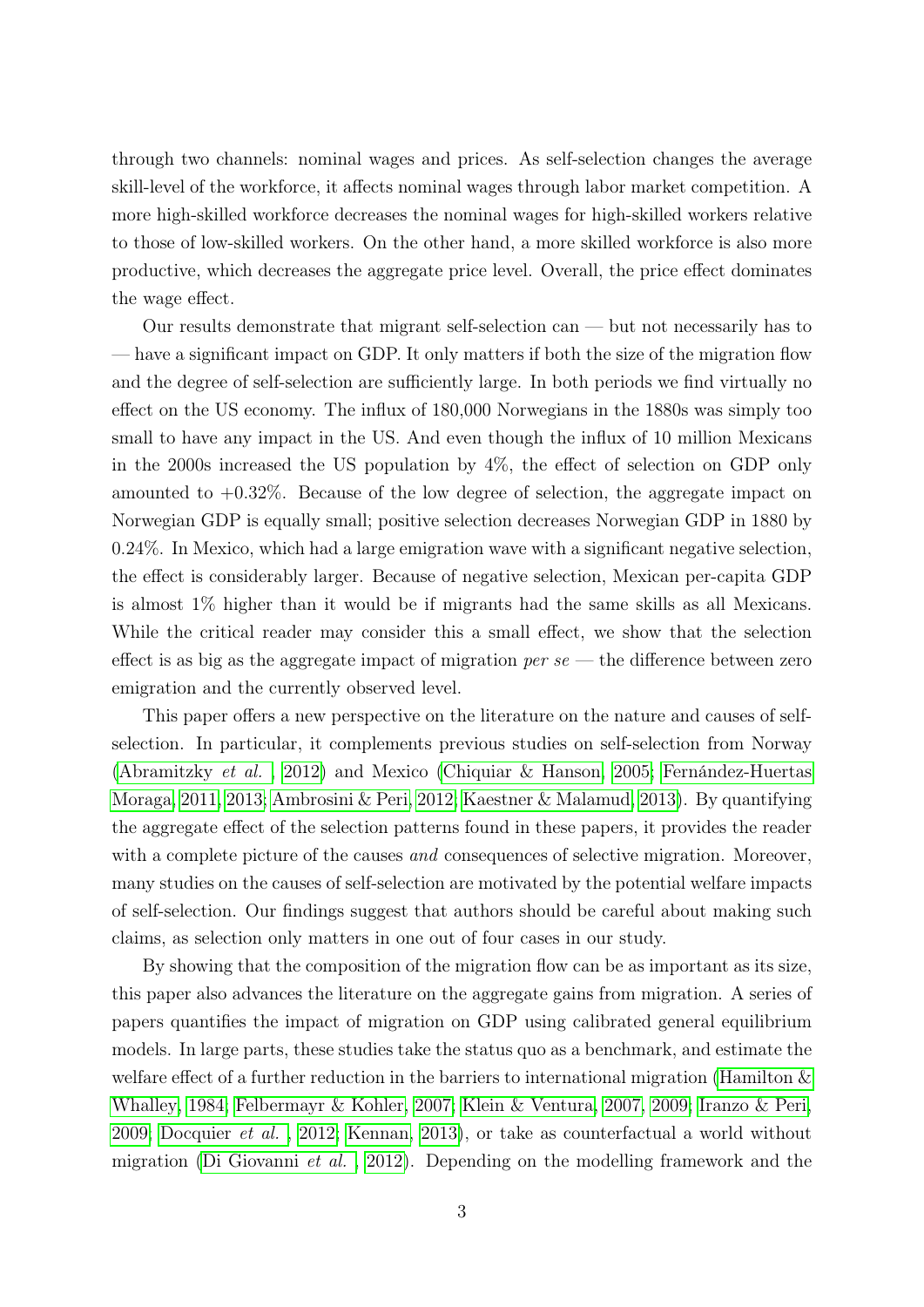data, these papers predict significant overall gains from migration. Compared to these studies, we make two advances. While other studies mainly focus on changes in the size of the migration flows, we show that sizable welfare effects can even arise if we observed migration flows at the same level, but with a different skill composition. Also, due to data limitations, most of these studies only consider two groups of workers - high-skilled and low-skilled. Because we can rely on rich micro data, we are able to quantify the impact of migration along the entire skill distribution.

This paper can also inform the literature on the optimal design of migration policy [\(Djajić](#page-30-3) et al. , [2012;](#page-30-3) [Fernández-Huertas Moraga & Rapoport, 2013\)](#page-31-5). Through border enforcement and selective visa policies, governments in receiving countries can influence the selection of migrants in order to maximize gains from migration or voter shares [\(Facchini](#page-31-6) [& Testa, 2011\)](#page-31-6). Our paper suggests that such policies can impose a substantial negative externality on the sending country, and may hit small sending countries particularly hard. Designing a compensation scheme would be difficult, especially if the losses in the sending countries are greater than the gains in the receiving countries.

## 2 The if and why of self-selection: what we know so far

The literature on self-selection focuses on two questions: if and  $why$  - in what characteristics and to what extent migrants differ from non-migrants and why this difference exists. Both questions are important for our understanding of migration processes, and more broadly of demographic changes in sending and receiving countries. If migrants have better skills than non-migrants, migration changes the skill composition of the workforce in both countries; the sending country becomes on average less-skilled, while the effect on the skill composition in the receiving country is ambiguous depends on the average skills of natives.

Knowing the degree of self-selection is also important for understanding migrant outcomes. If we want to know whether migration makes people happier, healthier, or richer, then the degree of self-selection can inform us to what extent this effect is due to people moving from one country to another, and to what extent it is due to inherently different characteristics between migrants and stayers.

Further, self-selection can inform us about the determinants of migration flows. Do people migrate because of differences in incomes, better perspectives for their children, better amenities, or simply because they prefer living in another country? And do some people stay because migration is simply too costly, due to restrictive migration policies,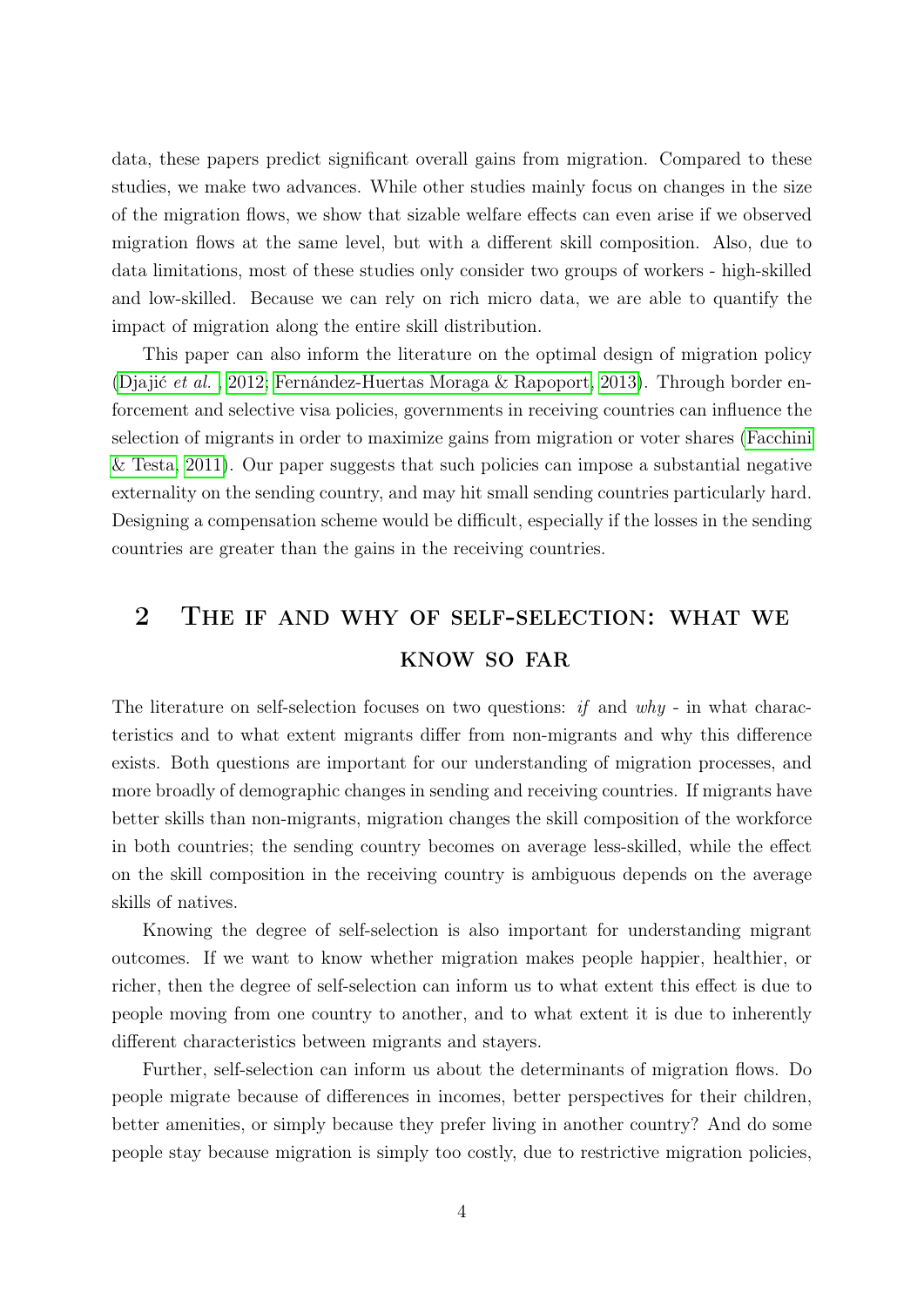financial constraints, or the absence of social networks? If we observe groups that migrate and groups that stay at home, it is possible to determine which factors are more important than others.

The theoretical underpinning for studying the causes of self-selection is the Roy-model (Roy, 1951), which has been formalized and applied to migration by Borjas (1987). In this model, the fundamental driver of migration is the relative returns to skill in sending and receiving countries. A wider income dispersion in the receiving country has the highest benefits for high-skilled migrants, and hence induces positive selection. The opposite is true if incomes are more dispersed in the sending country.

More recent studies have extended the basic model; [Borjas & Bratsberg](#page-29-2) [\(1996\)](#page-29-2) allow for return migration, showing that the difference in the income dispersion between countries induces either the return of the best of the best, or the worst of the worst. While the basic model assumes that a potential migrant knows her income abroad, [Bertoli](#page-29-3) [\(2010\)](#page-29-3) proves that negative selection becomes more likely once migrants have imperfect information about incomes abroad.

Additional determinants identified in the literature are migration costs, networks, selective migration policies, and cultural proximity. Migration impose a larger hurdle for low-skilled emigrants and lead to a positive selection [\(Chiswick, 1999\)](#page-30-4). This effect can be counteracted if migrants have access to migrant networks, which lower the migration costs and raise the expected income for low-skilled workers [\(Carrington](#page-30-5) et al. , [1996;](#page-30-5) [Kanbur](#page-32-4) [& Rapoport, 2005;](#page-32-4) [Pedersen](#page-32-5) et al. , [2008;](#page-32-5) [Bertoli & Rapoport, 2013\)](#page-29-4). Selective migration policies may influence selection directly by admitting only certain groups, or indirectly, by making migration more costly for some groups than for others. Finally, as shown by [Belot & Hatton](#page-29-5)  $(2012)$ , closer cultural proximity between sending and receiving country makes it easier for less-skilled workers to migrate, leading to a more negative selection.

One of the most-studied cases is self-selection from Mexico. The first study of Mexico by [Chiquiar & Hanson](#page-30-0) [\(2005\)](#page-30-0), drawing on data from the censuses of both countries, concludes that Mexicans are neutrally selected from the Mexican income distribution, and thus rejects the predictions of the [Borjas](#page-29-6) [\(1987\)](#page-29-6) model. But using censuses has the drawback that a researcher does not observe the same individual in both countries, which means that the selection measure is only based on observable skills. Recently available Mexican panel data, the ENET and the MxFLS, allows researchers to observe a person before and after migration, and to directly compute the skill distributions of migrants and the total population for both observable and unobservable skills. Several studies confirm the [Borjas](#page-29-6) [\(1987\)](#page-29-6) model, showing that Mexican emigrants are on average negatively selected [\(Ibarraran & Lubotsky, 2007;](#page-31-7) [Lacuesta, 2010;](#page-32-6) [Fernández-Huertas Moraga, 2011;](#page-31-1) [Ambrosini & Peri, 2012;](#page-29-1) [Kaestner & Malamud, 2013\)](#page-32-0). However, this average masks a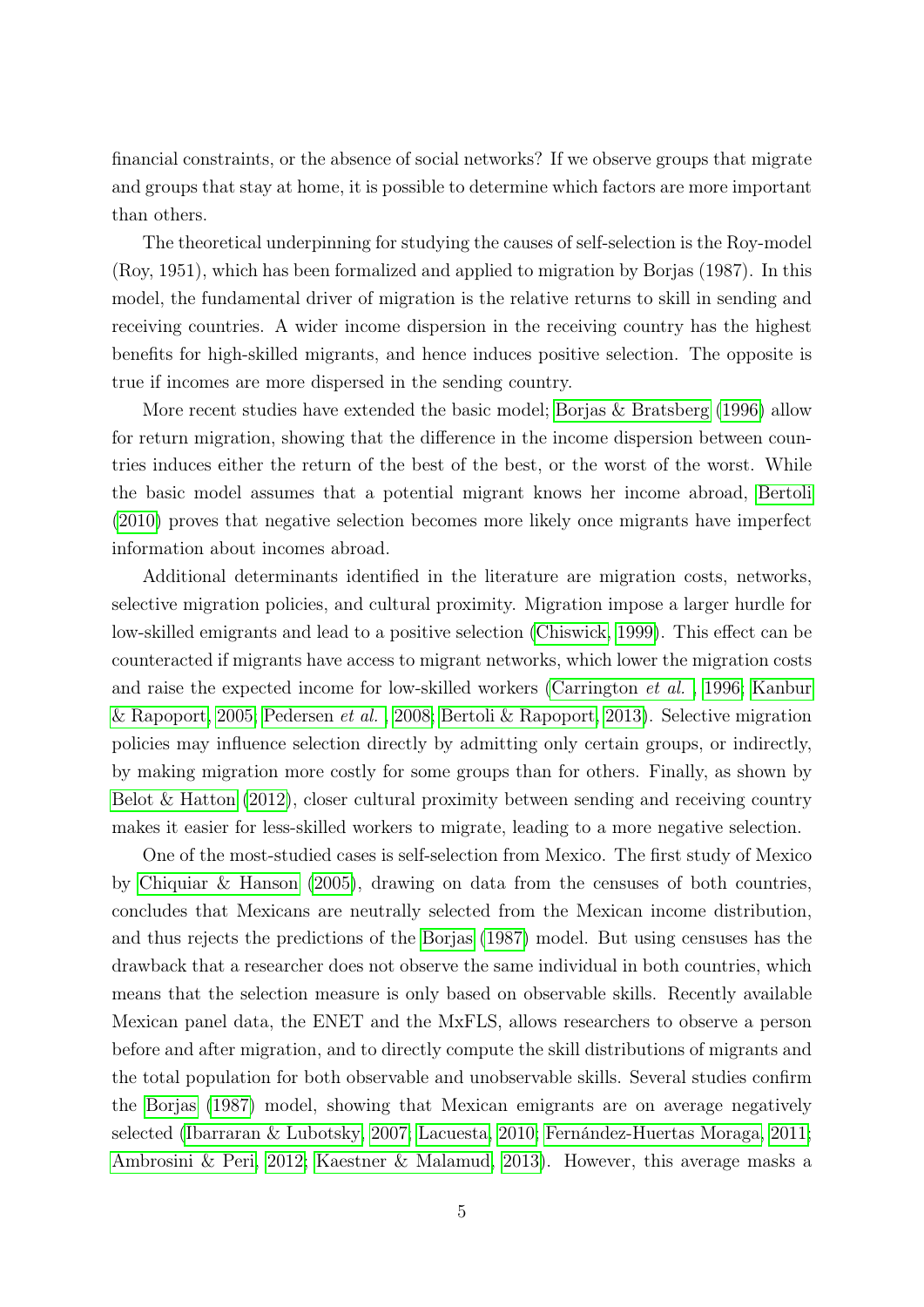significant rural-urban and male-female difference in selection patterns, which is due to differences in wealth constraints, access to migrant networks, and US border enforcement [\(Orrenius & Zavodny, 2005;](#page-32-7) [McKenzie & Rapoport, 2010;](#page-32-8) [Fernández-Huertas Moraga,](#page-31-2) [2013\)](#page-31-2).

Besides the US-Mexican case, the forces of the Roy model have been shown to drive migration selection from many other countries around the world. The evidence ranges from island states in the Pacific [\(Akee, 2007;](#page-29-7) [McKenzie](#page-32-9) et al. , [2010\)](#page-32-9), middle-income countries in central Europe [\(de Coulon & Piracha, 2005;](#page-30-6) [Ambrosini](#page-29-8) et al. , [2011\)](#page-29-8) and South America [\(Bertoli](#page-29-9) *et al.*, [2010\)](#page-29-9), to the welfare states of Scandinavia (Rooth  $\&$ [Saarela, 2007;](#page-33-1) [Borjas](#page-30-7) et al. , [2013\)](#page-30-7). Furthermore, differences in the income distribution also drive the selection of migrants within a country. As shown for the US by [Borjas](#page-30-8) et al. [\(1992\)](#page-30-8), people with the highest skills mismatch in a region are most likely to move. In Italy, where returns to skill in the rich North are lower than in the poor South, migrants moving North are negatively selected [\(Bartolucci](#page-29-10) et al. , [2013\)](#page-29-10). The differences in income distributions also explain the positive selection of rural-urban migrants in China [\(Xing,](#page-33-2) [2010\)](#page-33-2), and of East-West migrants in Germany [\(Brücker & Trübswetter, 2007\)](#page-30-9).

Self-selection was also pervasive in historical migration episodes. Using matched census data from Norway and the US in the late 19th century, [Abramitzky](#page-29-0) et al. [\(2012\)](#page-29-0) find a small positive selection of Norwegian emigrants, although this finding is an average of a negative selection from urban and a positive selection from rural areas. Not only outflows from Europe were selective, similar patterns can be found for returnees from the US. [Biavaschi](#page-29-11) [\(2012\)](#page-29-11), based on micro data from the period 1908-1951, shows that US outmigrants were initially negatively selected, but the selection became more positive over time, as the US migration policy became more restrictive.

In sum, the existing literature provides a detailed picture on the causes  $-$  the *if* and  $why \sim$  of migrant self-selection, but remains silent on its consequences. In the following sections we will fill this gap and provide evidence for the aggregate effects of migrant self-selection during two major migration episodes.

## <span id="page-7-0"></span>3 Migrant self-selection in a model with heterogeneous workers

#### 3.1 Finding the right counterfactual - intuition

To determine the aggregate impact of migrant self-selection on per-capita income, we rely on a general equilibrium model with heterogenous workers, which will allow us to simu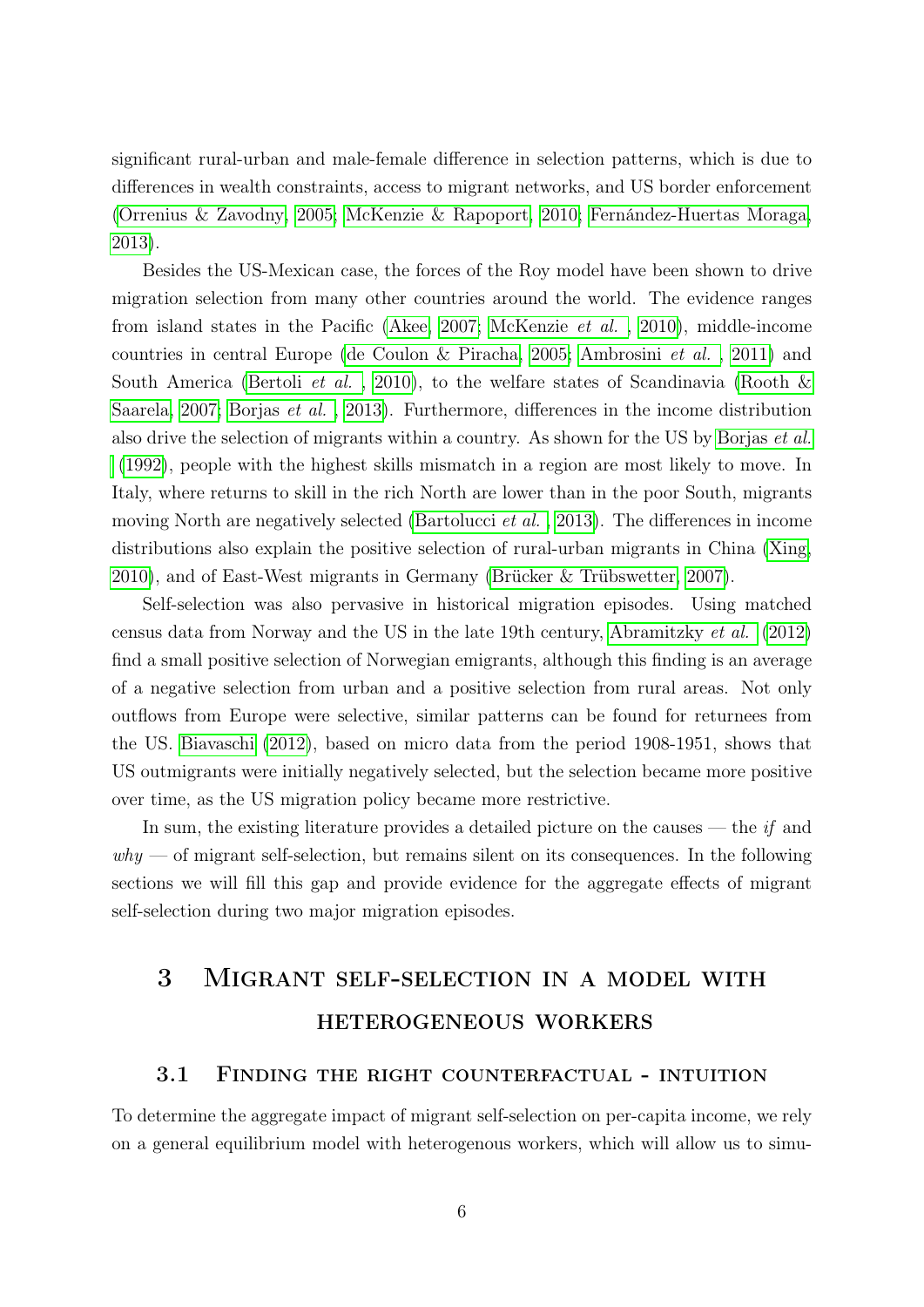late the effect of different self-selection scenarios on the sending and receiving countries. The simulation exercise is a thought experiment, in which we leave the level of migration constant, but change the skill composition of migrants. We exogenously replace N migrants with high skills with N migrants with the same skill level of the overall population, and compare the difference in aggregate economic outcomes. In this research design, the counterfactual is different compared to most studies on the aggregate impact of migration per se, in which the counterfactual is typically a world with a higher number of migrants.

Before going into the analytics of the model, we provide some basic intuition for the simulation exercise. Consider a world that consists of two countries — for simplicity, call them Mexico and the US. Both are endowed with high-skilled and low-skilled workers, as described by the Edgeworth box in Figure [1.](#page-8-0) Let A be the endowment of both countries before any migration happened. If workers migrate from Mexico to the US, the endowment point moves from A towards the upper right corner within the shaded area. If the endowment after migration lies on the dashed line from A to the upper right corner, migrants are neutrally selected. On this line the ratio between high- and low-skilled workers is the same for emigrants as it is for the entire Mexican population. Migrants are negatively selected if the new endowment lies North-West of the dashed line, and positively selected if it lies South-West of it. Points B, B', and B", which lie on a 45<sup>°</sup>-line, represent migration flows with the same number of migrants, but different selection patterns.

<span id="page-8-0"></span>

Figure 1: Migration from Mexico to the US. A: initial endowments without migration.

In the simulation exercise, we will compare the economy under the observed migration pattern, for example B', with an economy under neutral selection in point B. This strategy is conceptually different from the one applied in other studies, who either quantify the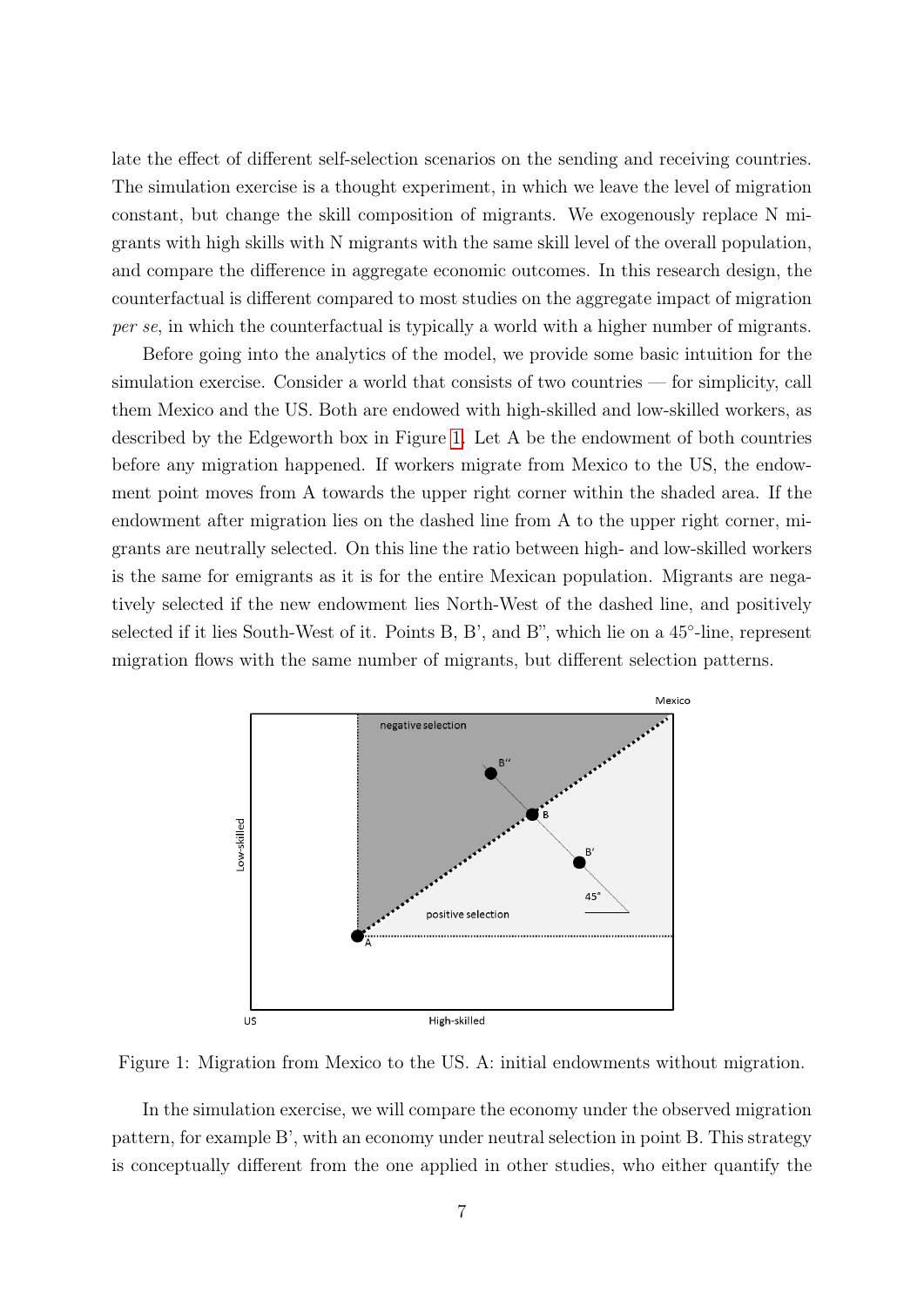difference between autarky A and currently observed migration B' [\(Di Giovanni](#page-30-2) et al., [2012\)](#page-30-2), or between the current migration B' and a scenario with more migration, in which case a new endowment point lies between B' and the upper right corner (e.g. [Docquier](#page-30-1) [et al.](#page-30-1) , [2012;](#page-30-1) [Kennan, 2013\)](#page-32-3).

#### 3.2 Basic model

Having laid out the basic intuition of our research design, we now describe the mechanics of the model. The model is based on heterogeneous workers, allowing us to study both aggregate and distributional effects of selective migration. It closely follows the work of [Iranzo & Peri](#page-31-0) [\(2009\)](#page-31-0), who use a simplified version of a model developed by [Yeaple](#page-33-0) [\(2005\)](#page-33-0) to study the aggregate impacts of trade and labor market integration Europe. We will restrict the description of the model to its most important features, and refer the interested reader to [Iranzo & Peri](#page-31-0) [\(2009\)](#page-31-0) for a full account.

Using the model, we want to study the impact of a change in the selection pattern of migrants on GDP per capita. As we do not model capital, GDP is measured as a weighted average of real wages.<sup>[1](#page-9-0)</sup> A change in migrant selection affects real wages through two channels: nominal wages and prices. Positive migrant selection makes the workforce in the receiving country more productive compared to neutral selection, leading to a decrease in aggregate prices. At the same time, positive selection increases competition among workers with higher skills, and decreases their nominal wages relative to those of less-skilled workers. As we will show, the productivity effect dominates the competition effect, hence positive selection will increase GDP per capita in the receiving country, while it has the opposite effect in the sending country.

We initially consider each country in autarky, assuming that trade flows do not re-spond to changes in the skill composition of migrants.<sup>[2](#page-9-1)</sup> A country's GDP is denoted by Λ. Each country is populated with a continuum of M workers with skills that range from the least skilled worker at  $Z = 0$  to the most-skilled worker  $Z = 1$ , with a cumulative density function  $G(Z)$ , in the sending countries, the initial population M contains all stayers, while M in the receiving countries includes both immigrants and natives. The economy consists of two sectors,  $X$  and  $Y$ . Sector  $Y$  can be understood as the more traditional sector, requiring mostly manual-intensive and routine tasks. Sector  $X$  is the modern sector, involving complex tasks.

Sector Y is perfectly competitive, and produces a homogeneous good with a constant returns to scale technology. Sector X produces N varieties of a differentiated good.

<span id="page-9-0"></span><sup>&</sup>lt;sup>1</sup> We do not model capital, as we are interested in the aggregate long-run effect. Even if capital was included in the model, the long-run outcome would be the same, as capital would fully adjust.

<span id="page-9-1"></span><sup>&</sup>lt;sup>2</sup> We will relax this assumption in Section [5.3.2.](#page-25-0)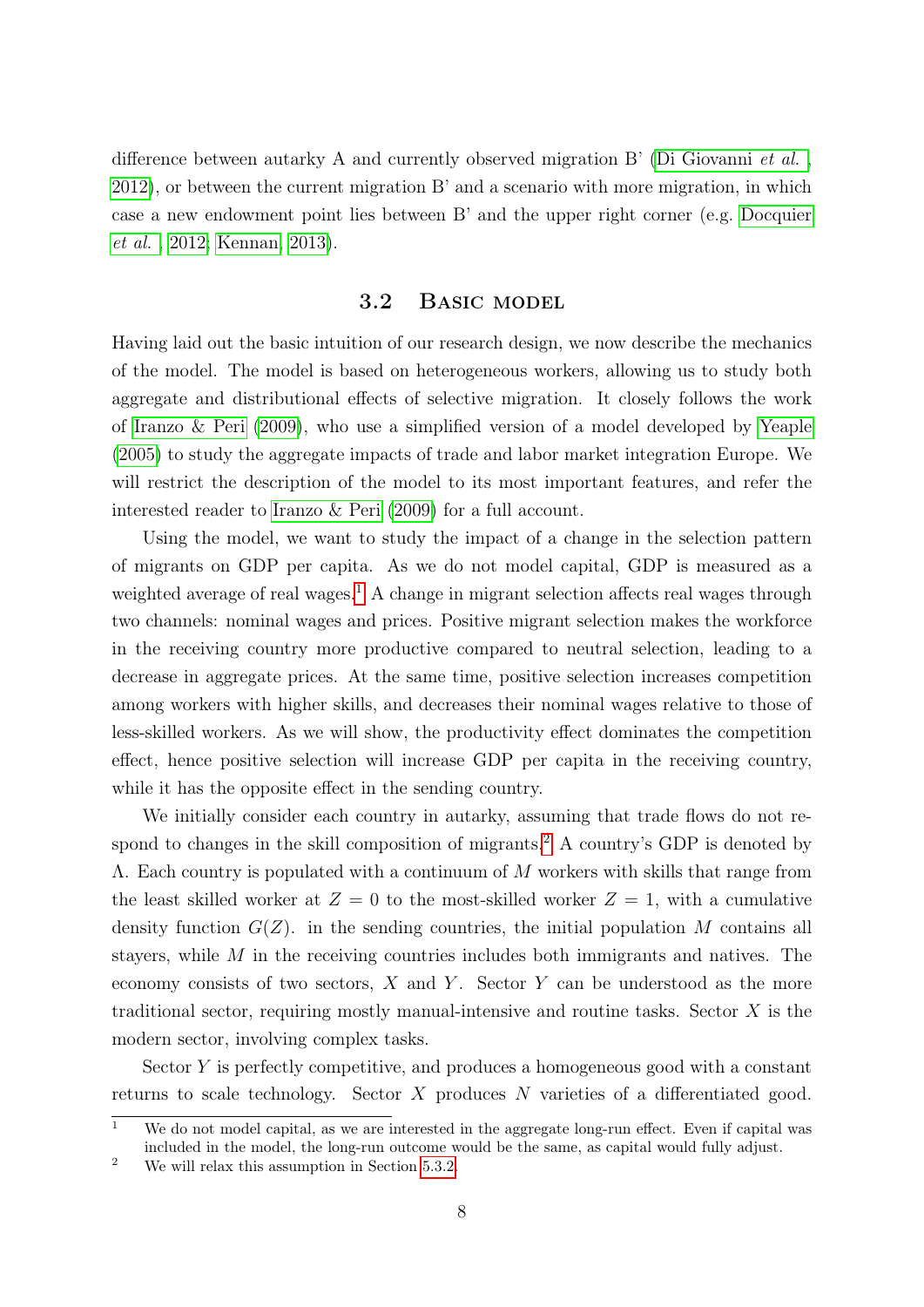Firms can freely enter sector X after paying a fixed cost  $F_X$  in the form of foregone output. The production technology in sector  $X$  exhibits a higher degree of capital-skill complementarity  $g_X$  than the technology in sector Y,  $g_Y$ , so that workers with higher skill levels Z have a comparative advantage in sector X. Workers sort into the sector that pays them the highest wage. In equilibrium, workers above a threshold level  $\overline{Z}$  will work in sector X, while workers with skills below  $\bar{Z}$  will work in sector Y.  $\bar{Z}$  is determined endogenously in equilibrium.

A worker in each sector produces  $A_Y$  and  $A_X$  units of goods Y and X, respectively, with

$$
A_Y(Z) = \exp(g_Y Z)
$$
  
\n
$$
A_X(Z) = \exp(g_X Z).
$$
\n(1)

Workers are paid their marginal product, such that unit costs are equalized across all skill levels within a sector. That is, the ratio of wage  $W(Z)$  and productivity,  $A_V(Z)$  or  $A_X(Z)$ , is constant within each sector. The worker at the cutoff skill level  $\overline{Z}$  is indifferent between working in both sectors, as she receives the same wage in both  $W_X(\bar{Z}) = W_Y(\bar{Z})$ . In equilibrium, the wage schedule is

$$
W(Z) = \begin{cases} \Lambda \exp(g_Y Z) & 0 \le Z \le \bar{Z} \\ \Lambda C_X \exp(g_X Z) & \bar{Z} \le Z \le 1 \end{cases},
$$
\n(2)

with  $C_X = \exp(g_Y \bar{Z})/\exp(g_X \bar{Z}) < C_Y$  being the unit costs in sector X. Good Y is the numeraire, so that  $C_Y = P_Y = 1$ .

Figure [2](#page-11-0) illustrates the wage schedule in equilibrium. The wage schedule is linear in Z, with a kink at  $\bar{Z}$  due to the higher returns to skill in sector X. The average nominal wage in equilibrium is

$$
\bar{W} = \Lambda \left( \int_0^{\bar{Z}} \exp(g_Y Z) dG(Z) + C_X \int_{\bar{Z}}^1 \exp(g_X Z) dG(Z) \right). \tag{3}
$$

To obtain real wages,  $\overline{W}$  has to be divided by the aggregate price index  $P =$  $\left[\beta^{\theta}P_{X}^{1-\theta}+(1-\beta)^{\theta}\right]^{\frac{1}{1-\theta}},$  with  $P_{X}=\left[\int^{N}\right]$  $\mathbf{0}$  $p(i)^{1-\sigma}di|^{\frac{1}{1-\sigma}}$  being the price index for the differentiated good X. [3](#page-10-0) Because we do not explicitly model capital, real GDP per capita can simply be calculated as average nominal wages  $W$  divided by aggregate prices  $P$ .

<span id="page-10-0"></span><sup>&</sup>lt;sup>3</sup> β is the share of good X in the consumer's utility function,  $\theta$  and  $\sigma$  are the elasticities of substitution between goods  $X$  and  $Y$  and between  $N$  varieties of  $X$ , respectively.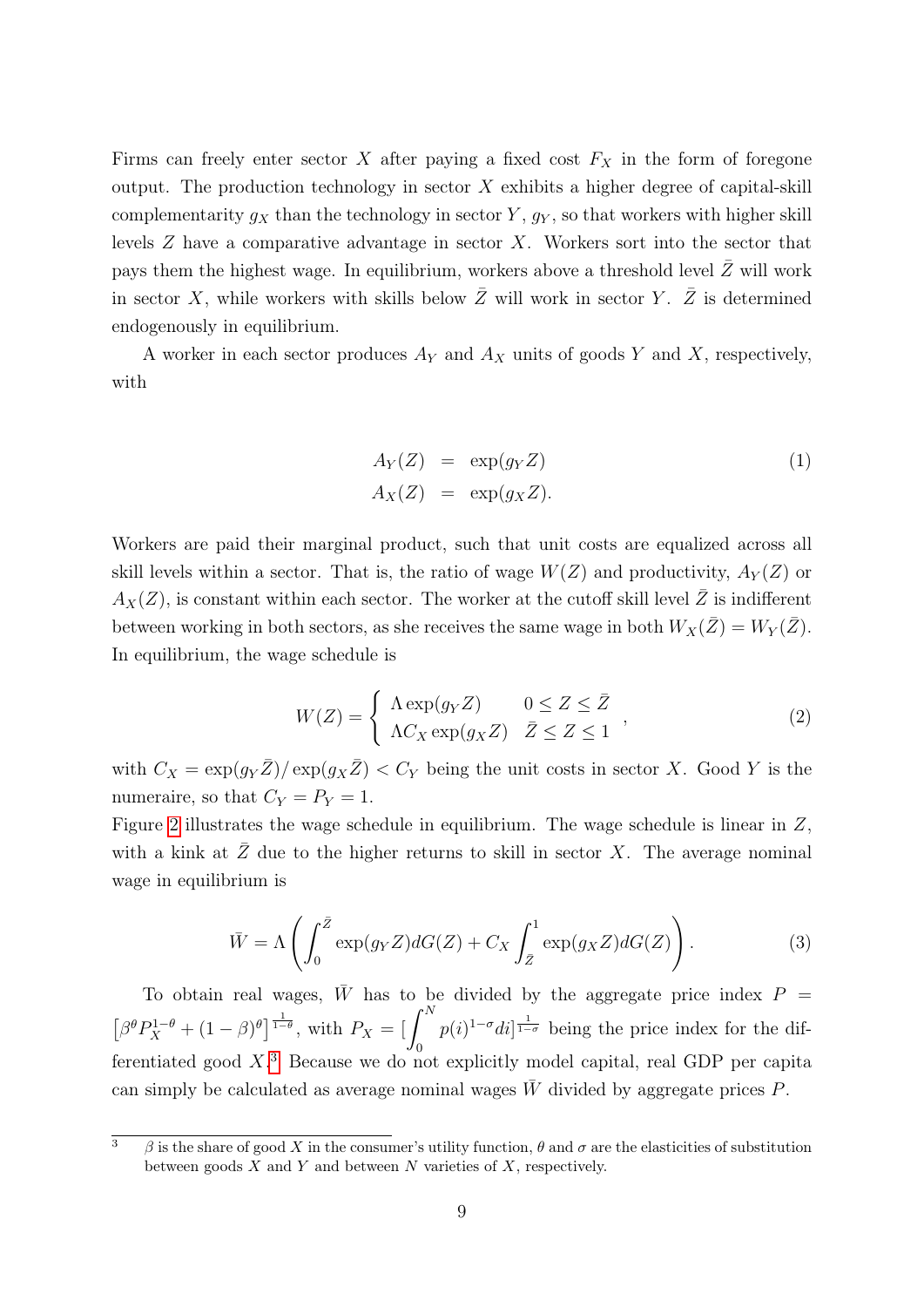<span id="page-11-0"></span>

Figure 2: Equilibrium wage schedule.

*Note:* See Iranzo  $\&$  Peri [\(2009\)](#page-31-0). The equilibrium wage schedule is the upper envelope of the wage schedule in sectors  $Y$  and  $X$ . Workers self-select into the sector that pays a higher wage. The vertical axis denotes the log nominal wage in terms of the numeraire.

#### 3.3 Introducing migrant selection into the model

We now introduce migrant selection into the model and derive predictions for the effect of a change in migrant selection on income per capita. To measure the aggregate impact of migrant selection, we conduct the following thought experiment. We start with migration as observed, which means that out of the population  $M<sub>S</sub>$ , a fraction  $\alpha \in [0,1]$  with skill distribution  $G_M(Z)$  have migrated from the sending to the receiving country. We then repatriate all  $\alpha M_S$  migrants with skills  $G_M(Z)$ , and draw  $\alpha M_S$  new migrants from the total population, which has a skill distribution  $G_S(Z)$ .

We speak of positive selection if migrants have on average a higher skill-level than all nationals of the sending country. Formally, this translates into first-order stochastic dominance of  $G_M(Z) \leq G_S(Z)$ . Migrants are

| positively selected if $G_M(Z) \leq G_S(Z)$ $\forall Z$   |  |  |
|-----------------------------------------------------------|--|--|
| neutrally selected if $G_M(Z) = G_S(Z)$ $\forall Z$       |  |  |
| negatively selected if $G_M(Z) \geq G_S(Z)$ $\forall Z$ . |  |  |

As an example, Figure [3](#page-12-0) illustrates the effect of negative selection of migrants on the nominal wages in the sending country. The increase in the average skill level of the workforce increases the productivity in the  $X$ -sector, thereby reducing the unit costs of production in sector  $X$ . This leads to a downward-shift in nominal wages in the highskill sector  $X$ , and a shift in the cutoff between  $Y$  and  $X$  to the right. The relative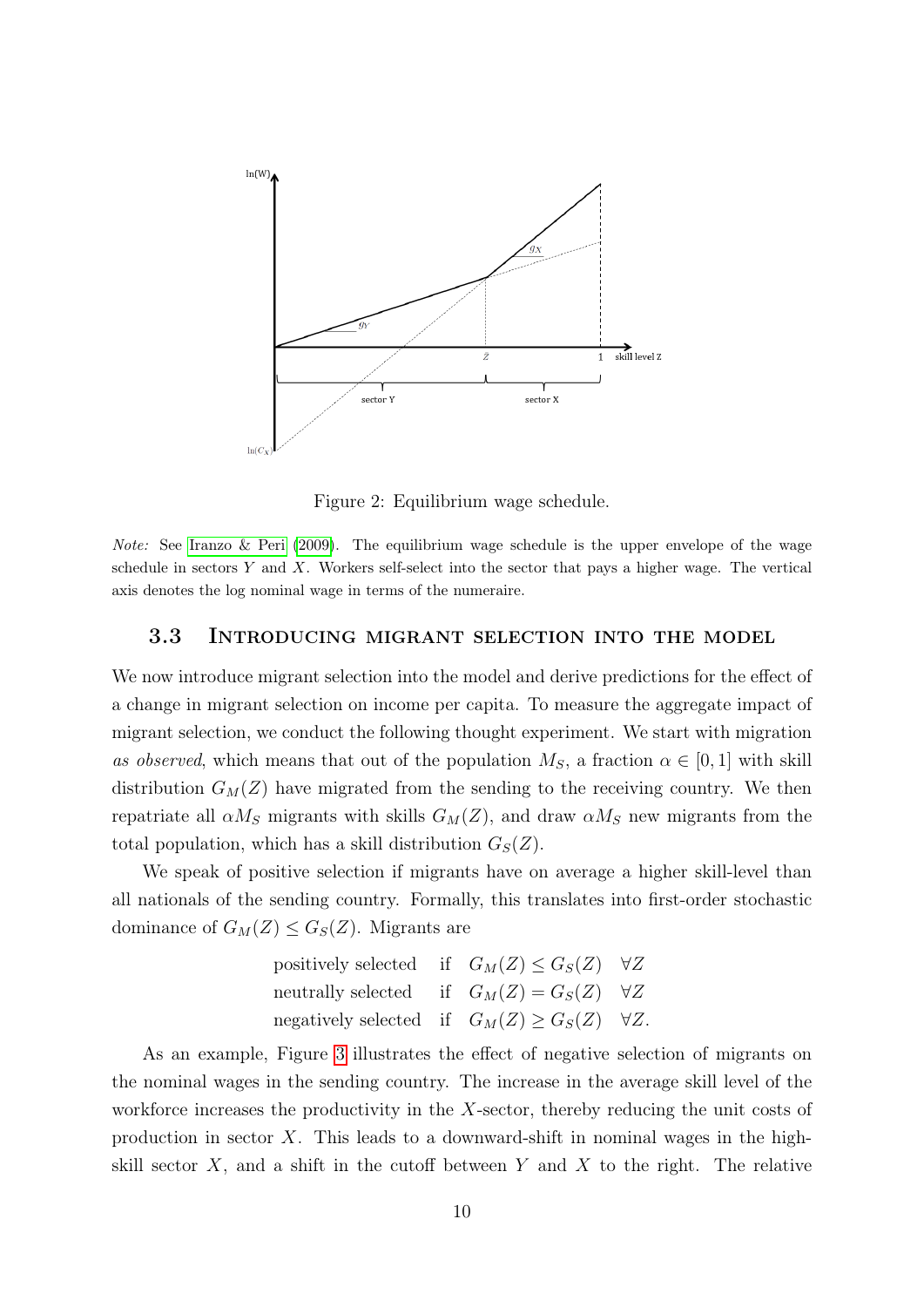wage decrease in sector X can be interpreted as a competition effect on the labor market. More high-skilled workers increase competition and reduce nominal wages for higherskilled workers. At the same time, the sectoral re-allocation from the traditional to the modern sector makes the economy more competitive as a whole and reduces the aggregate price level.

Taken together, the effect on real wages depends on the sector. Real wages in sector Y increase due to lower prices, while the effect in sector  $X$  can be positive or negative, depending on whether the wage or the price effect dominates. In the receiving country, negative selection has the opposite effect. The total effect on real GDP per capita will be positive, yet the magnitude of the effect will depend on the structural parameters of the model.

<span id="page-12-0"></span>

Figure 3: The impact of negative selection in the sending country.

Note: This figure illustrates the impact of a negative selection on the equilibrium wage schedule in the sending countries. If workers become more skilled on average, the cutoff skill level  $Z$  shifts to the right, leading to lower nominal wages in sector X.

#### <span id="page-12-1"></span>4 Estimating the degree of self-selection

We now turn to the estimation of the skill distributions of migrants  $(G_M(Z))$  and of the total population  $(G_S(Z))$ , which are at the basis of the model presented in the previous section.

We define a migrant to the US as an individual observed in Norway or Mexico at a given time, but who leaves for the US in the following period, when her household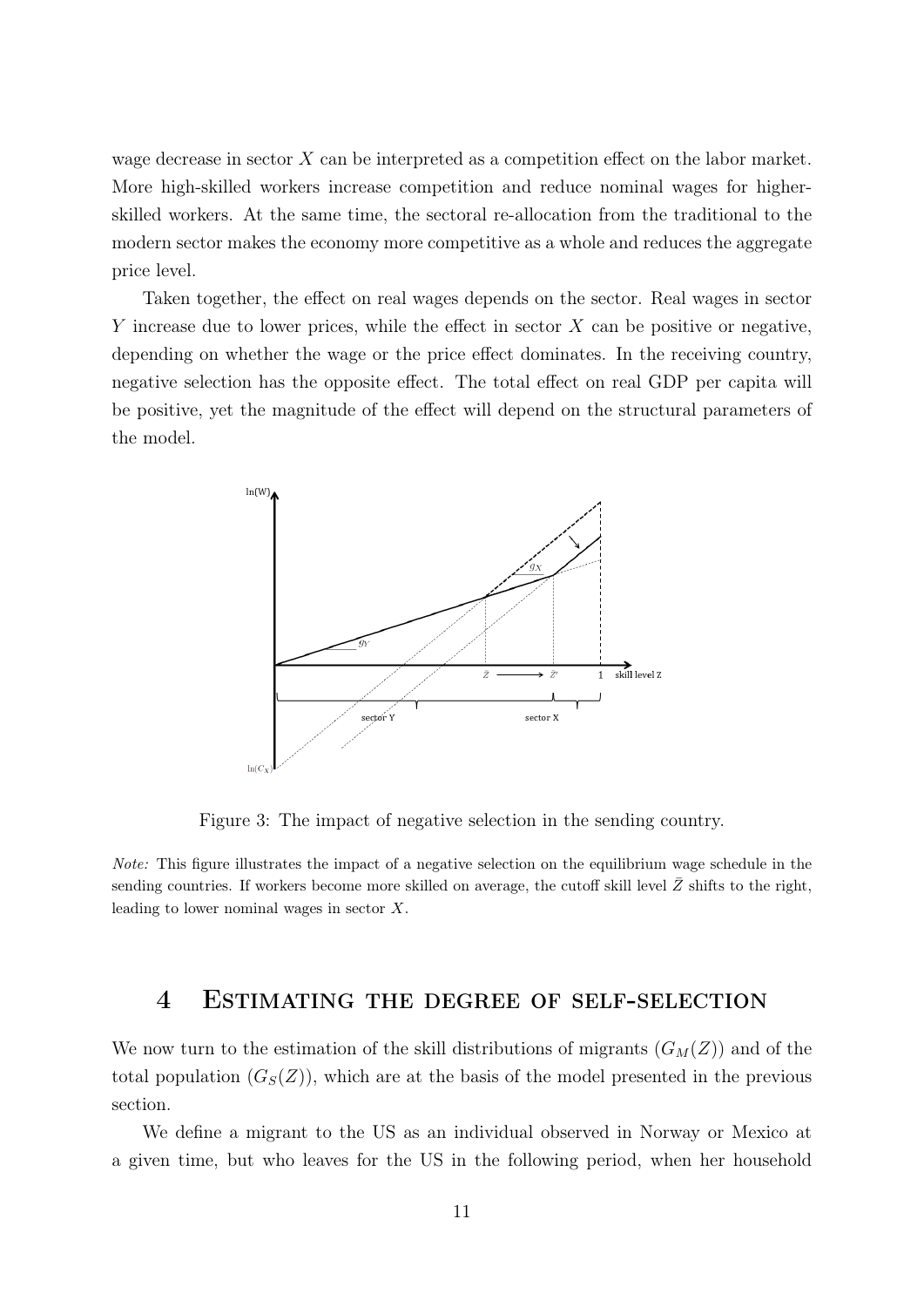is surveyed again. A nonmigrant is defined as an individual who is observed in one of the sending countries at the time at a given time, and remains there in the following period. Following the most recent approach to measuring selection [\(Fernández-Huertas](#page-31-1) [Moraga, 2011;](#page-31-1) [Ambrosini & Peri, 2012;](#page-29-1) [Kaestner & Malamud, 2013\)](#page-32-0), we compute the degree of selection as the difference in pre-migration wages – or income, depending on data availability – between migrants and the full population. We rely on wages to measure skills for two key reasons. First, wages are a reduced form representation of a worker's productivity, which include both observable factors, such as education and experience, and unobservable factors, such as motivation and self-confidence. If migrants were positively selected from the sending population, we would expect their higher skill levels to translate into higher wages before migration. The opposite would be true in the presence of negative selection. The focus on wages allows us to be agnostic on whether selection is driven by observed or unobserved traits, obtaining instead a summary measure of the full economic potential of the workforce in both the sending and receiving countries. Second, the advantage of this procedure is that it avoids more complex exercises aiming at recovering counterfactual wage distributions for the two subgroups such as those in [Chiquiar & Hanson](#page-30-0) [\(2005\)](#page-30-0) and [Biavaschi](#page-29-11) [\(2012\)](#page-29-11). Nonetheless, this procedure relies on the assumption that wages do not decline before migration. If migrants responded to future migration plans by changing current labor market effort, the procedure just discussed would overstate or understate the degree of migrants' selection depending on such response. [Fernández-Huertas Moraga](#page-31-1) [\(2011\)](#page-31-1) shows that such concerns are limited, at least in the case of Mexico, and we rely on this assumption in the rest of the paper.

We proceed now by briefly explaining our selection measure in each of the source countries and in the destination country. Full details on the data and variable constructions are presented in [online Appendix](https://www.dropbox.com/s/beoamb7jzc5p31t/appendix.pdf) A.

#### 4.1 Sending Countries

Norway. We first study the flow of Norwegian born workers who migrated to the US in the second half of the nineteenth century. Such emigration flow is an illustrative example for the mass migration from Europe to the US in the second half of the 19th century, in particular from Scandinavia. [Jensen](#page-31-8) [\(1931\)](#page-31-8) reports that while up to the 1860s Scandinavian emigration rates were below the European average, the pattern reversed in later periods, with emigration substantially exceeding European rates. Between 1865 and 1880, the emigration rate from Scandinavia was more than 5 times as large as in the rest of Europe, with Norway driving this pattern. Besides being one of the most important sending countries during the age of mass migration, Norway offers the advantage of having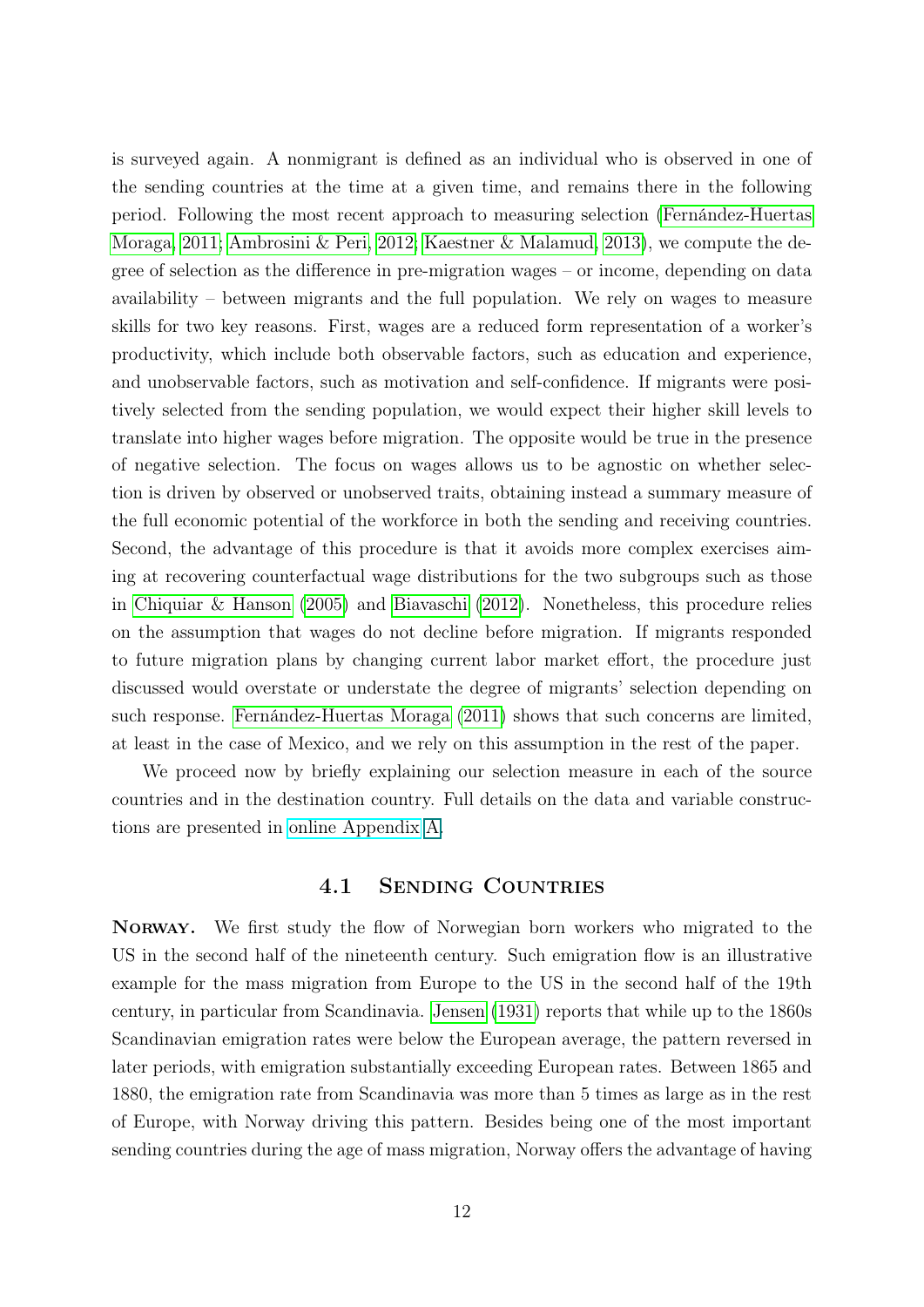almost complete digitalized censuses, allowing us to observe a large starting population. We use the 100% Norwegian Census available in 1865, combined with the 1880 US Census, which is the only US Census that has been fully digitalized [\(Minnesota Population Center,](#page-32-10) [2008\)](#page-32-10).[4](#page-14-0)

We keep males 1[5](#page-14-1)-40 years old in 1865<sup>5</sup> and our goal is to attach to each individual an indicator of whether she will have migrated to the US by 1880 - i.e., whether she appears enumerated in the US census on that date. To this end we match the original Norwegian sample in 1865 to a US sample of Norwegian-born males 30-55 years old, following an iterative algorithm that has become standard in the economic history literature [\(Ferrie,](#page-31-9) [1996;](#page-31-9) [Abramitzky](#page-29-0) et al. , [2012\)](#page-29-0) and that is explained in greater detail in [online Appendix](https://www.dropbox.com/s/beoamb7jzc5p31t/appendix.pdf) A. We define as migrants all individuals in the 1865 Norwegian census that we find in the 1880 census; everybody else is defined as a non-migrant.

Using pre-migration outcomes as a measure of selection complements the evidence given in [Abramitzky](#page-29-0) *et al.* [\(2012\)](#page-29-0), which was based on a cross-country comparison of postmigration income for migrant and non-migrant brothers. The advantage of our strategy is that we do not need to focus on households with multiple siblings and outcomes are measured in the sending country only, hence dissimilarities are not driven by international differences in the economic structure of sending and receiving countries.<sup>[6](#page-14-2)</sup>

Measuring selection in the early Censuses exhibits a further challenge: individual wages are not available. It is therefore necessary to rely only on differences in the occupational distribution of migrants and stayers and assign median income by occupation. Reliance on median income implies that selection can only be measured by variation across occupations and not within occupations. For instance, negative selection should be interpreted as migrants holding lower skilled occupations, although it might well be that within low-skilled occupations they are the highest ability workers. We use the cross-walk between HISCO occupations and median income provided by [Abramitzky](#page-29-0) et al. [\(2012\)](#page-29-0), who match income levels from Statistics Norway and other sources for 1900 and estimate incomes for farmers, fishermen and white collar workers. The counterfactual distributions are constructed focusing on occupations with an available estimate of average income (about 79.29% of the sample). Throughout we use the log of occupation-based

<span id="page-14-0"></span> $\frac{4}{4}$  Over 95% of Norwegian emigration settled in the US, hence these sources should capture completely the migration flows and their selection pattern during this time period [\(Jensen, 1931\)](#page-31-8).

<span id="page-14-2"></span><span id="page-14-1"></span><sup>&</sup>lt;sup>5</sup> We focus on such age group to reduce the risk of not finding individuals in 1880 due to mortality. <sup>6</sup> As an additional check, we run the same procedure linking the 1875 Norwegian census to the 1880 US Census. Such procedure allows a better comparison of our results with those in [Abramitzky](#page-29-0) et al. [\(2012\)](#page-29-0). Additionally, the shorter time span between the enumerations reduces the role that selective mortality might have in causing non-matches. Results are comparable to those in [Abramitzky](#page-29-0) et al. [\(2012\)](#page-29-0): selection is positive also in this later cohort, although patterns differ between rural and urban areas. The overall conclusions of this paper do not change using this other sample.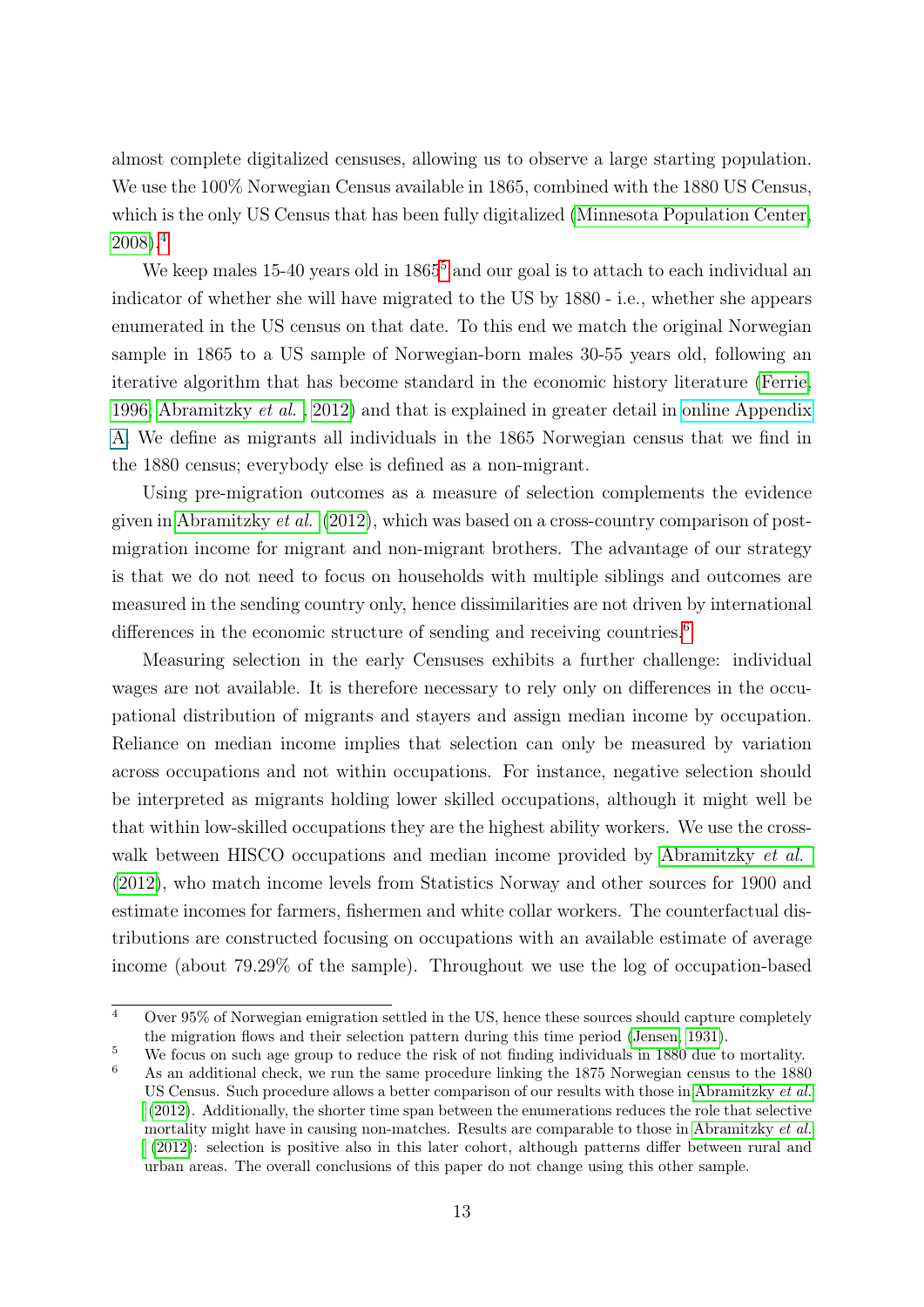income in deviation from the average of the year as a measure of the skill distribution. We keep observations within two standard deviations from the mean, to assure enough dispersion in the distribution that will allow detecting differences between migrants and non-migrants.

For our simulation exercise, we divide the skill distribution in deciles and calculate the share of migrants and of the full population in each decile in 1865. This procedure provides a non-parametric measure of selection that captures the impact of self-selection beyond changes in means and on all moments of the wages distribution.

To visualize the degree of selection, Figure [4](#page-15-0) shows the estimates for  $G_M(Z)$  and  $G<sub>S</sub>(Z)$ , i.e. estimates of the cumulative skill distribution functions of the migrants and the total population. Migrants from Norway were on average positively selected. In fact,  $G_M(Z)$  stochastically dominates  $G_S(Z)$ . The Kolmogorov-Smirnov test statistic for equality of both distributions gives a D-statistic of 0.0700 which yields to a rejection of the null of equality in the two distributions: migrants' wages are statistically different from those in the total population.

<span id="page-15-0"></span>Figure 4: Cumulative Distribution Functions of Migrant and Full Population Skills, Norway 1865



Source: 1865 Norwegian Census. Empirical distribution functions of the log of occupation-based median income relative to the annual average. See [online Appendix](https://www.dropbox.com/s/beoamb7jzc5p31t/appendix.pdf) A for variable construction.

Mexico Mexicans accounted for the majority of migrants in the most recent wave of mass migration to the US and their degree of selection has been intensively debated in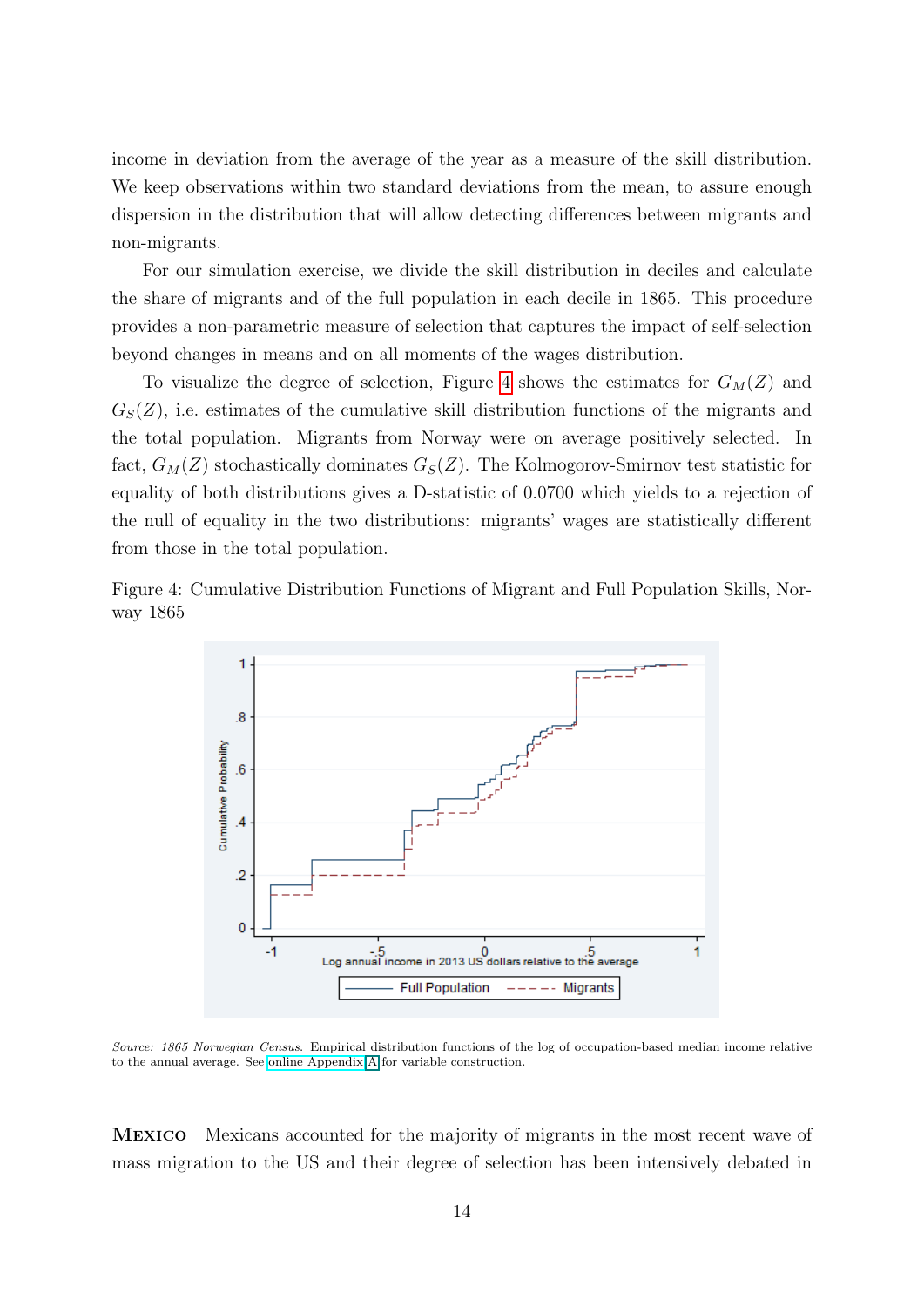the literature [\(Chiquiar & Hanson, 2005;](#page-30-0) [Ibarraran & Lubotsky, 2007;](#page-31-7) [Lacuesta, 2010;](#page-32-6) [Fernández-Huertas Moraga, 2011;](#page-31-1) [Ambrosini & Peri, 2012;](#page-29-1) [Kaestner & Malamud, 2013\)](#page-32-0).

To recover the distributions of interest we closely follow the steps in [Fernández-](#page-31-1)[Huertas Moraga](#page-31-1) [\(2011\)](#page-31-1). We use the Encuesta Nacional de Empleo Trimestral (ENET) from the second quarter of 2000 until the third quarter of 2004. The survey includes information on household members who left for the US and allows to compare migrants and non-migrants before migration. As with Norway, we define Mexican migrants as individuals who are present in Mexico at the time of the survey and are reported to have migrated to the US by the time of the follow-up survey (in this case, the following quarter). Non-migrants are individuals who are observed to be in Mexico throughout our sample period.

The final dataset comprises all the 2000-2004 data, with an identifier for all people who will migrate the quarter following the survey date. We restrict the sample to men between 25 to 65 years, with non-missing wage information, working at least 20 hours per week and less than 84 hours per week. As before, in constructing the wage distributions, we focus on individuals with wages within two standard deviation from the mean.

<span id="page-16-0"></span>



Source: ENET. Empirical distribution functions of the log-hourly wages relative to the quarter average. See [online Appendix](https://www.dropbox.com/s/beoamb7jzc5p31t/appendix.pdf) A for variable construction.

Following the same procedure applied for the Norwegian sample, we estimate the skill distribution for migrants and the full population based on pre-migration outcomes,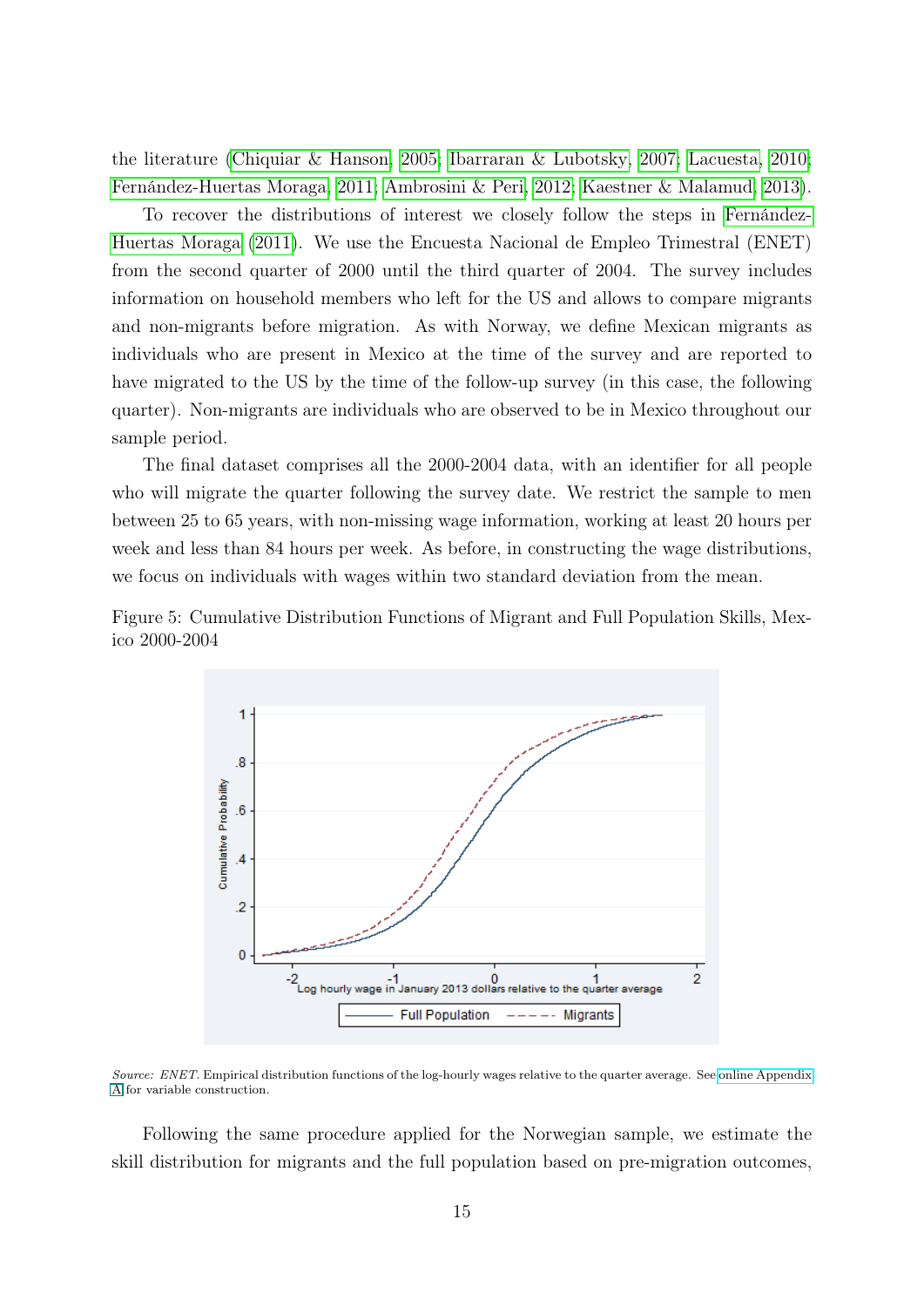i.e. pre-migration hourly wages in this case. Figure [5](#page-16-0) shows  $G_M(Z)$  and  $G_S(Z)$ . The migrant cumulative skill distribution lies above that of the full population, indicating that migrants are negatively selected. The Kolmogorov-Smirnov test statistic for equality in the migrant and counterfactual distribution gives a D-statistic of 0.0882, yielding to reject at any conventional statistical level that migrants are drawn from the same distribution of the full population.

#### 4.2 Receiving Country

To understand the aggregate effect that migrant selection has on the receiving country, migrants need to be compared to natives in the US, and we need to construct a counterfactual skill distribution that would occur if migrants were neutrally selected.

For the 1880 sample, we use the full US Census, restricting the sample to men, 15 to 40 years old. The income variable represents the median income by occupation in 1950, which allows us to rank individuals by nativity status using a consistent definition covering more than 200 occupations. We inflate the variable to 2013 US dollars. For the 2000s US sample, we use the 2000 Census. We focus on males, currently working at least 20 hours per week and less than 84 hours per week, 25 to 65 years old and construct hourly wages as the ratio of annual income and usual hours worked per year.

The cumulative distribution functions of Norwegians, Mexicans and natives are shown in Figure [6.](#page-18-0) Both Norwegian and Mexican migrants tend to have lower skills than the natives, although Norwegian migrants at the bottom of the skill distribution outperform natives. For the 1880 sample, the Kolmogorov-Smirnov D-statistic is 0.0695, for the 2000 sample the same statistics is 0.3593. Both indicate that migrants and natives have different skills at any conventional statistical significance level.

To understand the consequences of migrant selection on the receiving country, our thought experiment requires to repatriate these selected migrants and instead draw a similar number of migrants from the full population of the sending country. If we had full transferability of skills and similar returns to skills across countries, the counterfactual distribution in the US would correspond to the distribution of the full population observed in the sending country, shown with the solid lines in Figure [4](#page-15-0) and [5.](#page-16-0) However, substantial downskilling is often present in the receiving country [\(Piracha & Vadean,](#page-32-11) [2013\)](#page-32-11) so that the support of the skill distribution in the sending and receiving regions might be rather different and the distribution in the sending country might not well represent the migrant skill distribution that would be observed in the receiving country if migrants were neutrally selected. In other words, being in the 9th decile in the Mexican skill distribution does not necessarily translate into being in the 9th decile in the US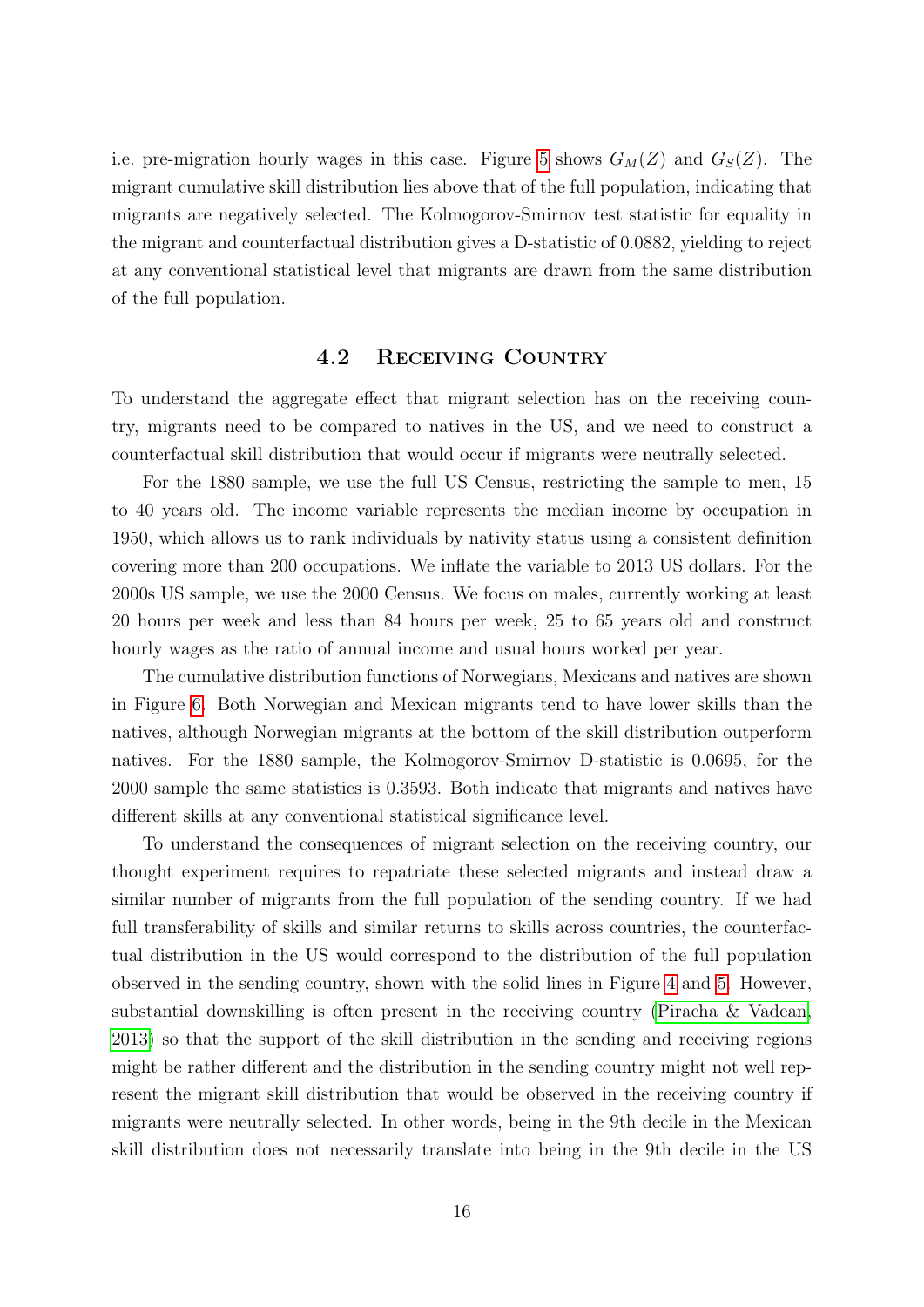<span id="page-18-0"></span>Figure 6: Cumulative Distribution Functions of Migrant and Native Skills, US 1880 and 2000



Source: 1880 and 2000 US Censuses.

In 1880: Empirical distribution functions of the log of occupation-based mean income relative to the annual average. In 2000: Empirical distribution functions of the log-hourly wages relative to the quarter average. See [online Appendix](https://www.dropbox.com/s/beoamb7jzc5p31t/appendix.pdf) A for variable construction.

skill distribution. Moreover, the same skills may be rewarded differently in the US than in Mexico, and migrants and natives with the same observable characteristics are not necessarily perfect substitutes in the US labor market [\(Borjas](#page-30-10) et al., [2008;](#page-30-10) Ottaviano  $\&$ [Peri, 2012\)](#page-32-12).

To make the skills of neutrally selected immigrants comparable with those of US natives, we discount them using the relative difference between the observed skill distribution of immigrants in the US and in the sending country as weights. To obtain the counterfactual skill distribution of immigrants in the US, we multiply the share of the population in the sending country in the *i*-th decile,  $d_{i,send}^{Pop}$ , with a weighting factor consisting of the share of migrants in decile  $i$  in the receiving country wages distribution,  $d_{i, receive}^{Mig}$ , over the share of migrants in decile i in sending country wages distribution,

$$
d_{i, receive}^{Count} = d_{i, send}^{Pop} * \frac{d_{i, receive}^{Mig}}{d_{i, send}^{Mig}}.
$$

 $d_{i,receive}^{Count}$  is then divided by the sum of all weights  $\sum_i d_{i, receive}^{Mig}/d_{i, send}^{Mig}$  so that the deciles of the counterfactual distribution sum to one.

As an example, Figure [8](#page-19-0) shows both the unweighted and weighted counterfactual distributions for Norwegian and Mexican-born workers in the US in 1880 and 2000. Imposing neutral selection brings to the US more negatively selected Norwegian migrants and more positively selected Mexican migrants compared to the actual skill distribution observed in the two time periods. However, reweighing smoothes such differences, especially in the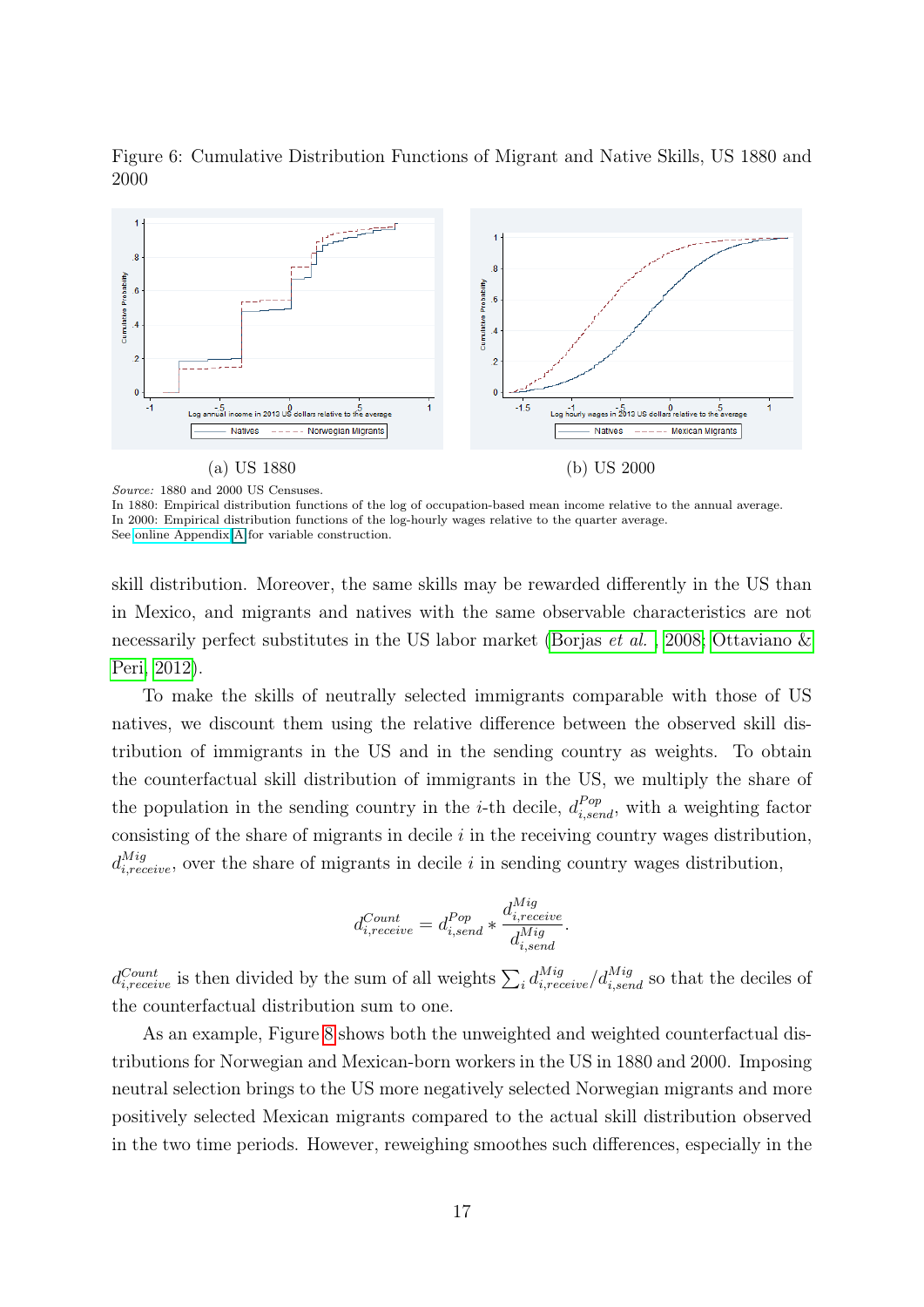<span id="page-19-0"></span>Figure 8: Actual and Counterfactual Cumulative Distribution Functions of Native, Norwegian and Mexican Migrant Skills, US 1880 and 2000.



Source: 1880 and 2000 US Censuses.

In 1880: Empirical distribution functions of the log of occupation-based mean income relative to the annual average. In 2000: Empirical distribution functions of the log-hourly wages relative to the quarter average. See [online Appendix](https://www.dropbox.com/s/beoamb7jzc5p31t/appendix.pdf) A for variable construction.

Mexican sample where selection was more apparent in the sending country.

### 5 The aggregate impact of self-selection

We now turn to the aggregate effects of selective migration. In a thought experiment, we compare aggregate outcomes under the observed migration patterns with a scenario in which migration occurs at the same level, but migrants have the same skills as all nationals of the sending country. The difference between baseline and counterfactual gives us the aggregate effect of migrant self-selection. As a first step, we calibrate the model outlined in Section [3](#page-7-0) on the economies of Norway and the US in 1880, and Mexico and the US in the early 2000s. We then feed in the estimated skill distributions of migrants and the total population from Section [4,](#page-12-1) and calculate the difference in aggregate outcomes under different migration regimes.

#### 5.1 Calibration

<span id="page-19-1"></span>To obtain an accurate estimate of the aggregate impact of migrant selection, we calibrate the model such that it replicates the basic features of the economies of the sending and receiving countries at baseline. We take most parameters from the literature or calculate them from available data sources. For parameters that cannot be calculated, we pick values such that key moments generated by the model match the real world data. Table [1](#page-20-0) summarizes the calibration.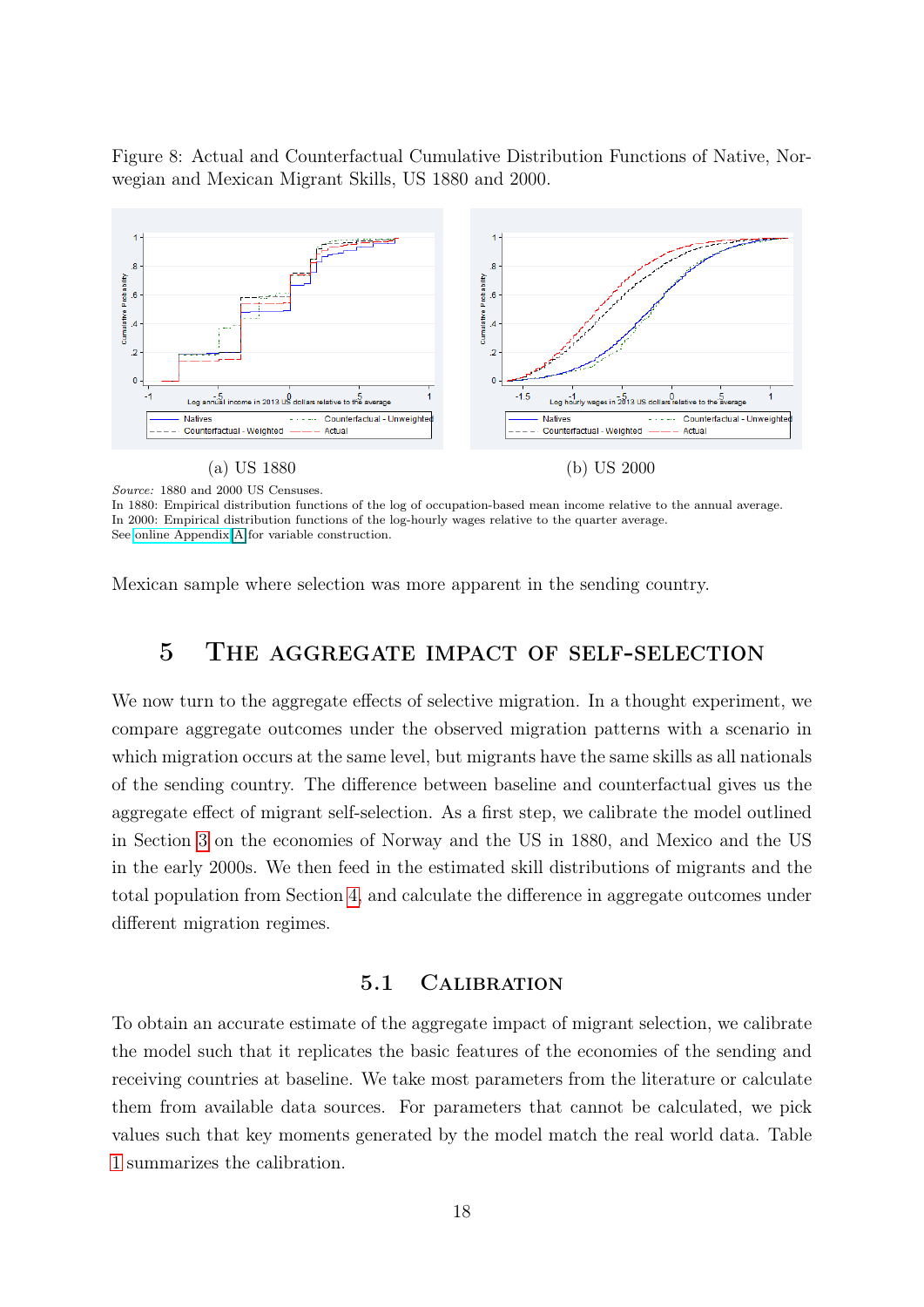<span id="page-20-0"></span>

|                                              | Parameter | Norway 1865 | <b>USA 1880</b> | Mexico 2000s | <b>USA 2000s</b> |
|----------------------------------------------|-----------|-------------|-----------------|--------------|------------------|
| <i>External parameters</i>                   |           |             |                 |              |                  |
| Returns to skill, sector Y                   | $g_Y$     |             | $\mathbf 1$     | 1            | 1                |
| Returns to skill, sector $X$                 | $g_X$     | 0.94        | 1.65            | 2.02         | 1.64             |
| Population: stayers, natives                 |           | 1,702       | 43,391          | 101,826      | 244,000          |
| Emigrants to US                              |           | 183         |                 | 10,017       |                  |
| Immigrant stock, all countries               |           |             | 1,414           |              | 26,588           |
| <b>TFP</b>                                   | Λ         | 0.3195      | 1               | 0.286        | 1                |
| Internal parameters                          |           |             |                 |              |                  |
| Fixed cost in sector $X$                     | $F_X$     | 1,191       | 21,875          | 38,200       | 15               |
| Preference share of $X$                      | β         | 0.50        | 0.42            | 0.51         | 0.52             |
| Elasticity of substitution $X$ and $Y$       | $\theta$  | 1.50        | 1.54            | 1.52         | 1.54             |
| Elasticity of substitution, varieties of $X$ | $\sigma$  | 4.05        | 4.19            | 4.12         | 3.82             |

Table 1: Parameters for calibration

Note: Population and migrant numbers in 1000s.

The population is measured as the number of non-migrants in the sending countries and natives in the receiving countries. The migrant numbers are taken from the censuses of the receiving countries. The sources are: for the number of natives and immigrants the US census in 1880 and the 2000 US census; for non-migrants in Norway the Norwegian census in 1865, and for non-migrants in Mexico the OECD population statistics in 2002. TFP in the US is normalized to one. The TFP level for Norway is based on [Williamson](#page-33-3) [\(1995\)](#page-33-3). For the difference in TFP between Mexico and the US in the 2000s, we use the differences in labor productivity levels provided by the OECD. For  $g_X$  we use the estimates from [Caselli & Coleman](#page-30-11) [\(2006\)](#page-30-11) for Mexico and the US in the 2000s, while for Norway and the US in 1880 we follow [Goldin & Katz](#page-31-10) [\(2007\)](#page-31-10) and take the income ratio between the 90th and the 10th percentile of the skill distribution in sector  $X$  and  $Y$ . We normalize the returns to skill in sector Y,  $g_Y$  to 1.<sup>[7](#page-20-1)</sup>

The sectoral classification is based on the ISCO (HISCO in our historical samples, [van](#page-33-4) [Leeuwen](#page-33-4) *et al.*, [2002\)](#page-33-4) standardized occupational classifications, and classify occupations into skilled and unskilled.<sup>[8](#page-20-2)</sup> We choose the fixed costs  $F_X$ , together with the preference parameters  $\beta$ ,  $\theta$  and  $\sigma$ , such that the model outcome matches the observed sectoral distribution, as well as quintiles of the observed nominal wage distribution. [Online Appendix](https://www.dropbox.com/s/beoamb7jzc5p31t/appendix.pdf) B provides details on the numerical procedure used to compute these internal parameters.

<span id="page-20-1"></span> $\overline{7}$  Note that in Norway the returns to skill in sector X are larger than in sector Y. This surprising finding is driven by the relatively large incomes for farmers in Norway in 1880, who had higher average incomes than workers in complex occupations in urban areas.

<span id="page-20-2"></span><sup>8</sup> Skilled occupations are: Legislators, senior officials and managers, Professionals, Technicians and associate professionals, Clerks, Service workers and shop and market sales workers. Unskilled occupations are: Skilled agricultural and fishery workers, Craft and related trades workers, Plant and machine operators and assemblers, Elementary occupations .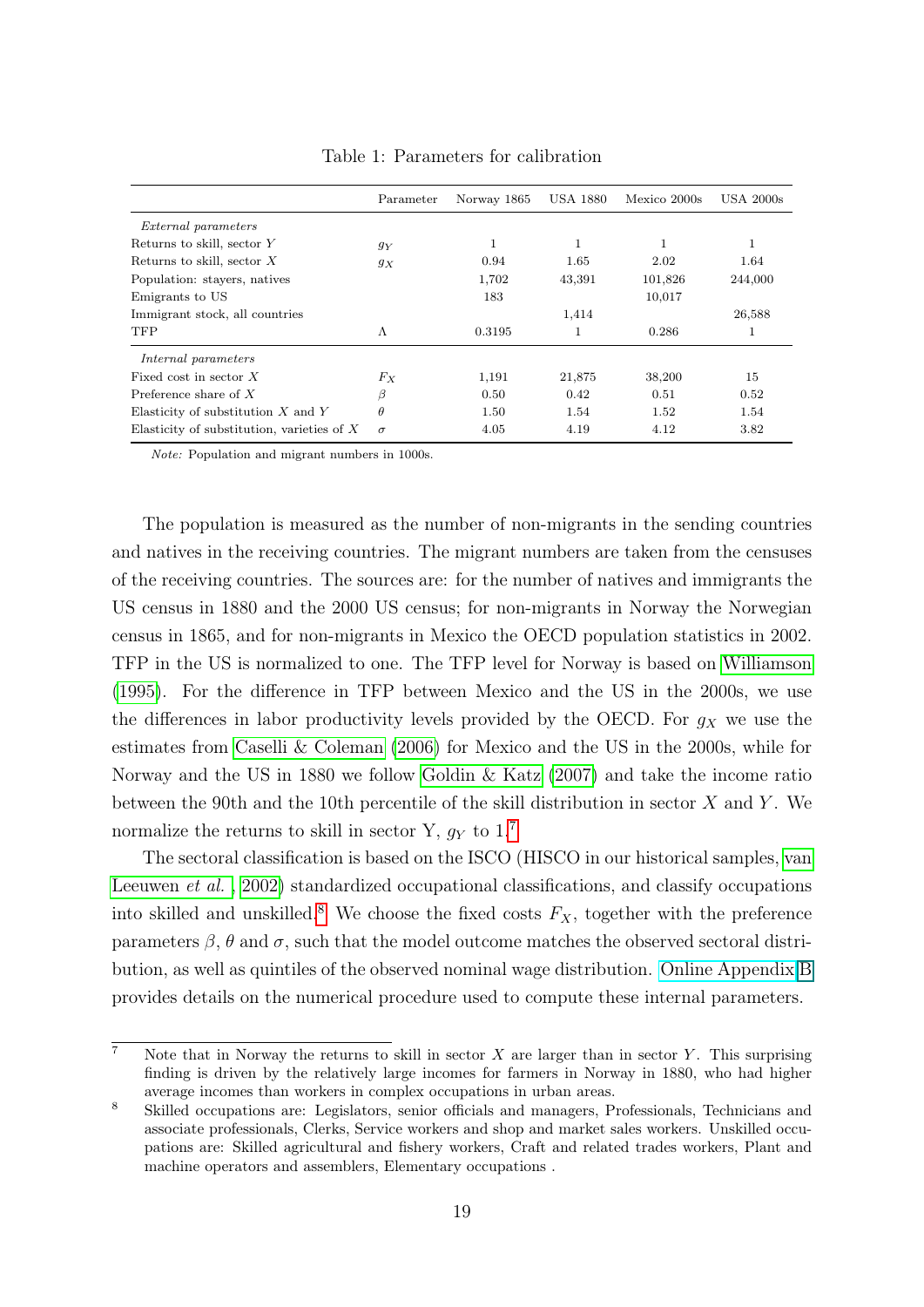#### 5.2 Simulation results

<span id="page-21-0"></span>Based on the calibration shown in Table [1,](#page-20-0) we now simulate the changes in the skill distribution of migrants, and calculate its effects on sending and receiving countries. Before we turn to the results, let us first recall the predictions from the theoretical model. For the receiving countries, a more positive selection of migrants leads to a more skilled workforce, and shifts the cutoff skill-level between both sectors to the right. This shift affects real wages through two channels, nominal wages and prices. A more skilled workforce increases competition in the labor market for workers with higher skills, and decreases their nominal wages relative to those of lower-skilled workers. At the same time, a more-skilled workforce produces more output per capita, which decreases aggregate prices. Because the price effect is larger than the competition effect, the total effect on real wages is positive. For sending countries, a more positive selection means the opposite, as the country is left with a less-skilled workforce. In light of these predictions, we would expect a positive impact on GDP per capita in the US in 1880 and in Mexico in the 2000s, and a negative impact on Norway in 1865 and the US in the 2000s.

While the theory clearly predicts the sign of the aggregate effect, its size depends on the model parameters. The same holds for the share of workers in both sectors. While an increase in the skill levels shifts the cutoff skill-level between  $Y$  and  $X$  to the right, this may not necessarily mean that sector Y will have a higher share of workers, as the sectoral distribution of workers depends on the size of the shift in the skill distribution.

The magnitude of the aggregate effects will depend on the share of migrants and the degree of selection. If the share of migrants is low compared to a country's population, the effects will be small regardless of the skill composition of the migrant flows. Given that in both cases people migrated from a smaller to a larger country, the relative population changes are naturally larger in the sending countries. As we can see in Table [1,](#page-20-0) the emigration of 183,000 Norwegians decreased the Norwegian population by 9%, while it only increased the US population by 0.4%. Likewise, the emigration of 10 million Mexicans to the US decreased the Mexican population by 9%; the increase in the US population was smaller, but still amounted to 4.1%. From these differences in population changes, we can expect the effects in Norway and Mexico to be larger than in the US.

Another determinant of the size of the effect will be the degree of migrant selection. The effects will be small if the degree of selection is small, which is the case if migrants have almost the same characteristics as all nationals from the country of origin. As Figure [4](#page-15-0) shows, the degree of selection was a lot smaller in Norway in 1865 than in Mexico in the 2000s (Figure [5\)](#page-16-0), which is why we would expect larger effects for the Mexican case, even if all other parameters were the same as in Norway in 1865.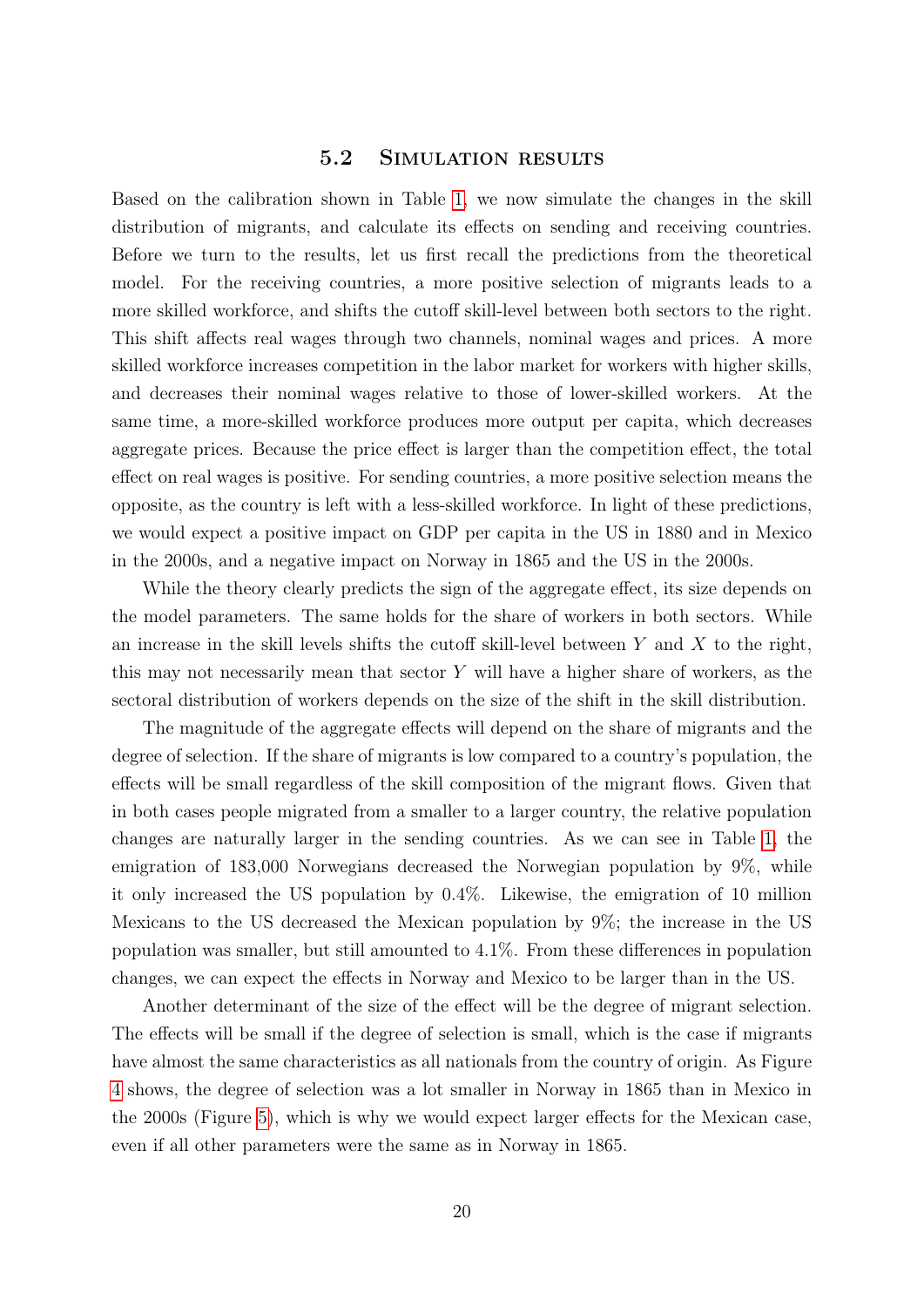<span id="page-22-0"></span>The gains and losses from selective migration, computed as the relative difference between baseline and counterfactual, are presented in Table [2.](#page-22-0) For example, the change in the price index in Norway in Column (1) means that prices in Norway in 1865 were 0.11% lower because of self-selection.

|                              |                    | Sending countries   | Receiving countries    |                  |  |
|------------------------------|--------------------|---------------------|------------------------|------------------|--|
|                              | Norway 1880<br>(1) | Mexico 2000s<br>(2) | <b>USA 1880</b><br>(3) | USA 2000s<br>(4) |  |
| Changes in $\%$              |                    |                     |                        |                  |  |
| Price index                  | $-0.11$            | $-0.44$             | $-0.00$                | 0.18             |  |
| Real income p.c.             | $-0.24$            | 0.89                | 0.02                   | $-0.32$          |  |
| Changes in percentage points |                    |                     |                        |                  |  |
| Gini                         | 0.02               | $-0.01$             | $-0.00$                | $-0.03$          |  |
| Employment Y                 | $-0.27$            | $-0.25$             | $-0.00$                | 0.07             |  |

Table 2: The gains and losses from migrant selection

The aggregate effects for the sending countries is shown in the first two columns. For Norway, which had a slight positive selection of emigrants, this selection decreased GDP by 0.24%, and it increased the GINI index by 0.02 points, while the employment share in sector Y decreased by 0.27 percentage points. The effect on GDP in Norway is rather small, owing to the low degree of selectivity.

By contrast, the effects are considerably larger in Mexico. While migrant selection contributed little to wage inequality and the sectoral distribution, it had a significant impact on the prices and real income per capita. Because the 10 million Mexican emigrants were less skilled than the average Mexican, the country is left with a more productive workforce, and Mexican GDP is 0.89% higher.

The comparison between Mexico 2000s and Norway 1865 shows that migrant selection only matters if migrants are significantly different from the total population. Both countries had the same share of emigrants, yet Norwegian migrants had almost the same skills as those who stayed in Norway, whereas Mexican migrants had fundamentally different skills, leading to larger effects in Mexico.

In the US the aggregate effects are close to zero, as shown in Columns (3) and (4) of Table [2.](#page-22-0) The inflow of 183,000 Norwegians only caused an incremental increase of the US population, so that the composition of these flows had no impact. And although immigration from Mexico, 120 years later, happened at a much larger scale, the negative selection of Mexicans only had a small economically important effect on the US. The negative selection of Mexicans decreased US GDP by 0.32%. This result may be surprising, given that Mexican immigration increased the US population by over 4% and given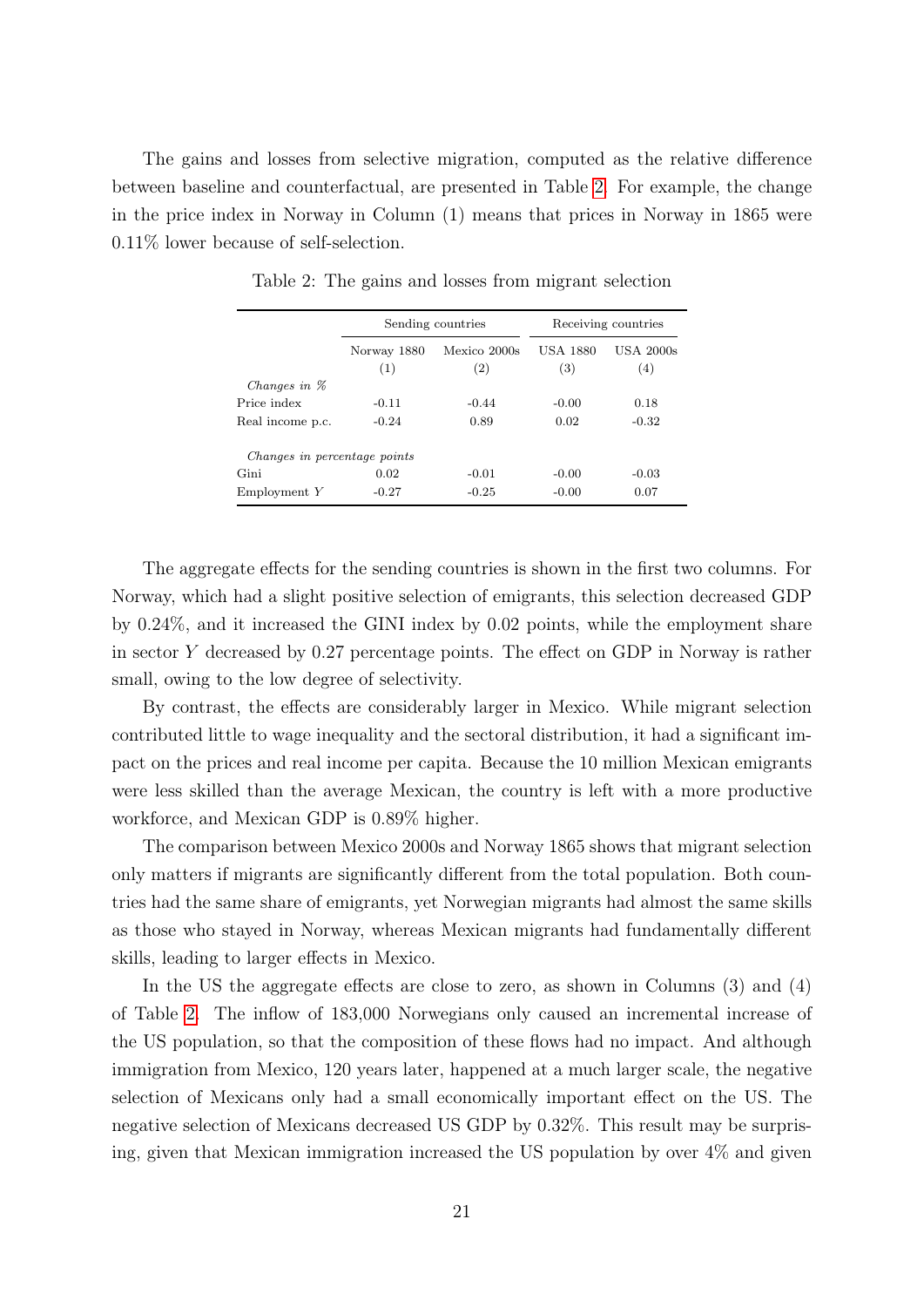the significant negative selection. But the small effect in the US can be explained by the narrow skill dispersion of Mexican immigrants in the US. Despite Mexican migrants being drawn from all parts of the skill distribution in Mexico, they do not end up in the same decile of the US skill distribution after emigration. On the contrary, Mexicans are heavily concentrated at the lower end of the US skill distribution, as shown in Figure [9b.](#page-19-0) So even if the selection of migrants changes significantly with respect to the skill distribution in Mexico, it only marginally changes the skill distribution of Mexicans in the US.

Taken together, the results suggest that migrant self-selection can, but not necessarily has to, matter on the aggregate. While many studies on the causes of self-selection are motivated by the potential welfare consequences in the receiving countries, our results show that the effects in the US are close to zero. The effect is significant, however, in the sending countries, especially in Mexico. Mexican migrants are large in numbers and they differ considerably in their characteristics from the total population, which translates into a substantial effect on GDP per capita. In the next section we will check the robustness of these results to changes in the model assumptions, and assess the size of the effects.

#### 5.3 Extensions

We now provide some further insights on the magnitude and sensitivity of these effects. We first ask whether the aggregate impact of selection in Mexico is indeed a large effect, by comparing the selection effect with a pure scale effect. Furthermore, we extend the model with international trade, and show how the simulation results change when migration alters both the skill distribution and the output mix of an economy. Finally, we derive an upper bound for the aggregate effect in the us, by asking what would be the impact on the US economy if all immigrants were selected like Norwegians or Mexicans.

<span id="page-23-0"></span>

|                              | Scale effect                   |                     | Trade response                     |                                   | All migrants selected               |                                  |
|------------------------------|--------------------------------|---------------------|------------------------------------|-----------------------------------|-------------------------------------|----------------------------------|
|                              | USA 2000s<br>$\left( 1\right)$ | Mexico 2000s<br>(2) | $USA$ $2000s$<br>$\left( 3\right)$ | Mexico 2000s<br>$\left( 4\right)$ | <b>USA 1880</b><br>$\left(5\right)$ | <b>USA 2000s</b><br>$^{\rm (6)}$ |
| Changes in $\%$              |                                |                     |                                    |                                   |                                     |                                  |
| Price index                  | 0.64                           | $-0.39$             | 0.15                               | 0.15                              | $-0.03$                             | 0.57                             |
| Real income p.c.             | $-1.11$                        | 0.80                | $-0.38$                            | 1.23                              | 0.15                                | $-1.08$                          |
| Changes in percentage points |                                |                     |                                    |                                   |                                     |                                  |
| Gini                         | $-0.01$                        | $-0.15$             | $-0.07$                            | 0.00                              | $-0.02$                             | $-0.09$                          |
| Emplovement Y                | $-0.23$                        | 0.31                | 0.44                               | $-2.73$                           | 0.00                                | 0.16                             |

Table 3: Extensions

Note: Columns (1) and (2): scale effect of migration. (3) and (4): effect of selection with costless trade. (5) and (6): aggregate effect in the US if all migrants were selected like Norwegians/Mexicans.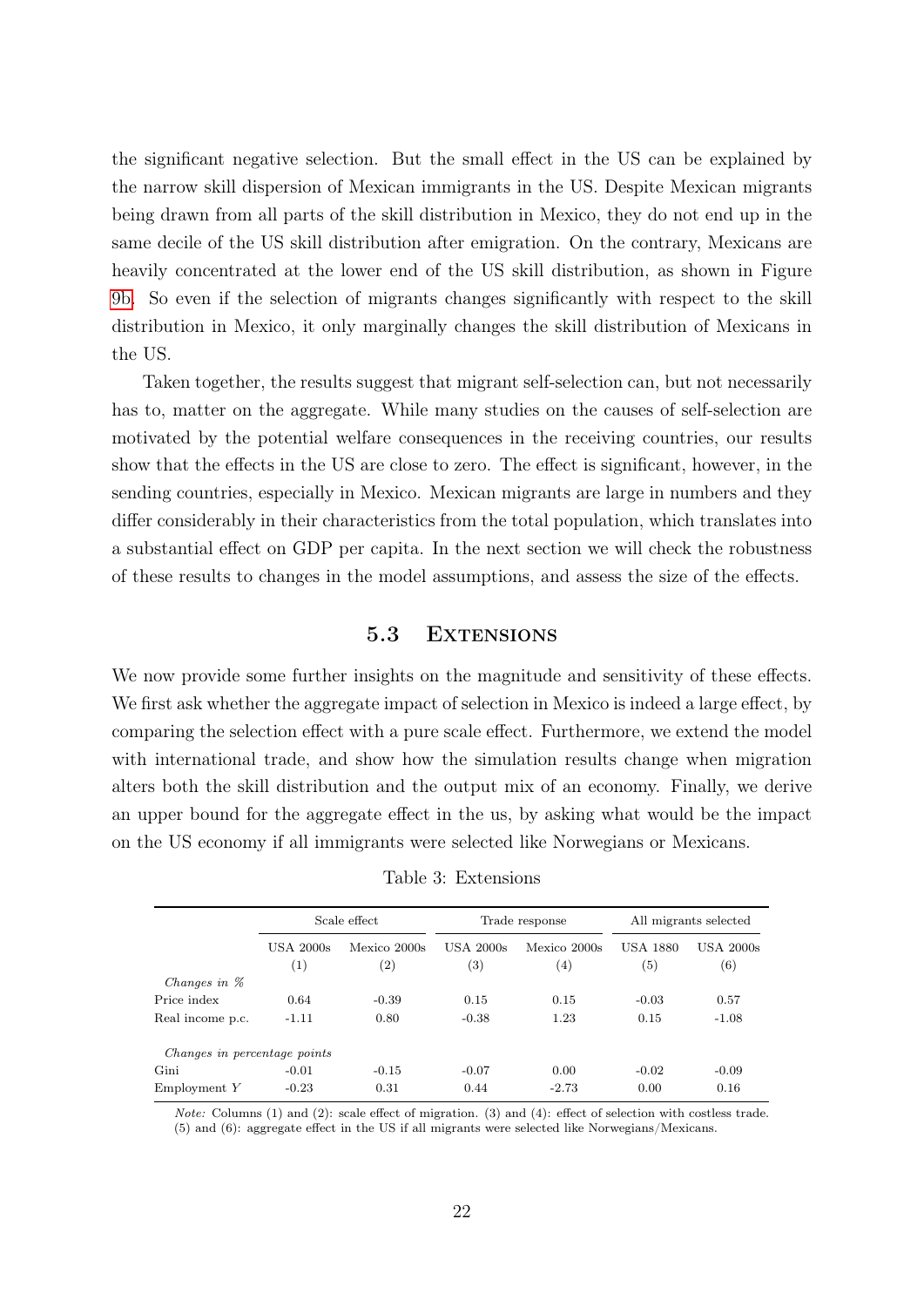### 5.3.1 Who vs. how many? How important is the aggregate effect of selection?

The simulations in the previous section show that migrant selection can have a significant impact on income per capita, provided the size of the migration flow and the degree of selection are sufficiently large. Among the four cases we consider, the positive effect of migrant selection on Mexican GDP stands out. Mexico is one of the largest migrant sending countries in the world, which is why we want to take a closer look at the aggregate effect there. Because Mexicans are to a large degree negatively selected, GDP per-capita is almost 1% higher than it would be if migrants were neutrally selected. But since we had no strong prior about the size of this effect, we would like to assess whether the increase is economically significant.

To assess the size of the selection effect, we compare it to an objective benchmark that has been widely studied in the literature - the impact of migration per se. While our selection effect purely measures the impact of  $who - changing$  the skill composition while leaving the number of migrants constant, most of the literature tries to estimate the impact of how much — leaving the skill composition constant while changing the scale of migration from zero to 10 million migrants. In the initial Edgeworth box in Figure [1,](#page-8-0) the scale effect is the difference between  $A$  and  $B'$ , while the selection effect is the difference between  $B$  and  $B'$ .

Columns (1) and (2) of Table [3](#page-23-0) show the simulation results for the pure scale effect, which compares the Mexican economy under the currently observed migration scenario to a counterfactual economy without migration. The results show that the selection effect greatly matters in Mexico, while it is modest in the US. In Mexico, the selection effect of  $+0.89\%$  is even larger than the scale effect of  $+0.80\%$ . Hence, to the same extent that it matters if 10 million Mexicans leave the country, it also matters that these 10 million have different skills compared to the total Mexican population. In the US, in contrast, the scale effect is almost four times larger than the selection effect. It matters almost four times more that 10 million Mexicans are in the US, than it matters that these are less-skilled than the average Mexicans. As shown in Figure [8,](#page-19-0) a change in the selection of 10 million Mexicans does not significantly change the skill distribution of Mexicans in the US. Yet, if the US were to entirely lose 10 million Mexicans, this would have a significant negative effect on US GDP of around  $-1\%$ .

The comparison of the selection effect with the scale effect also solves an important conceptual issue of this study. In Section [4](#page-12-1) we estimate the degree of selection of a migration flow, but then apply the estimate in the simulations to a migration stock. If, however, the selection pattern changes over time, our simulations may over- or under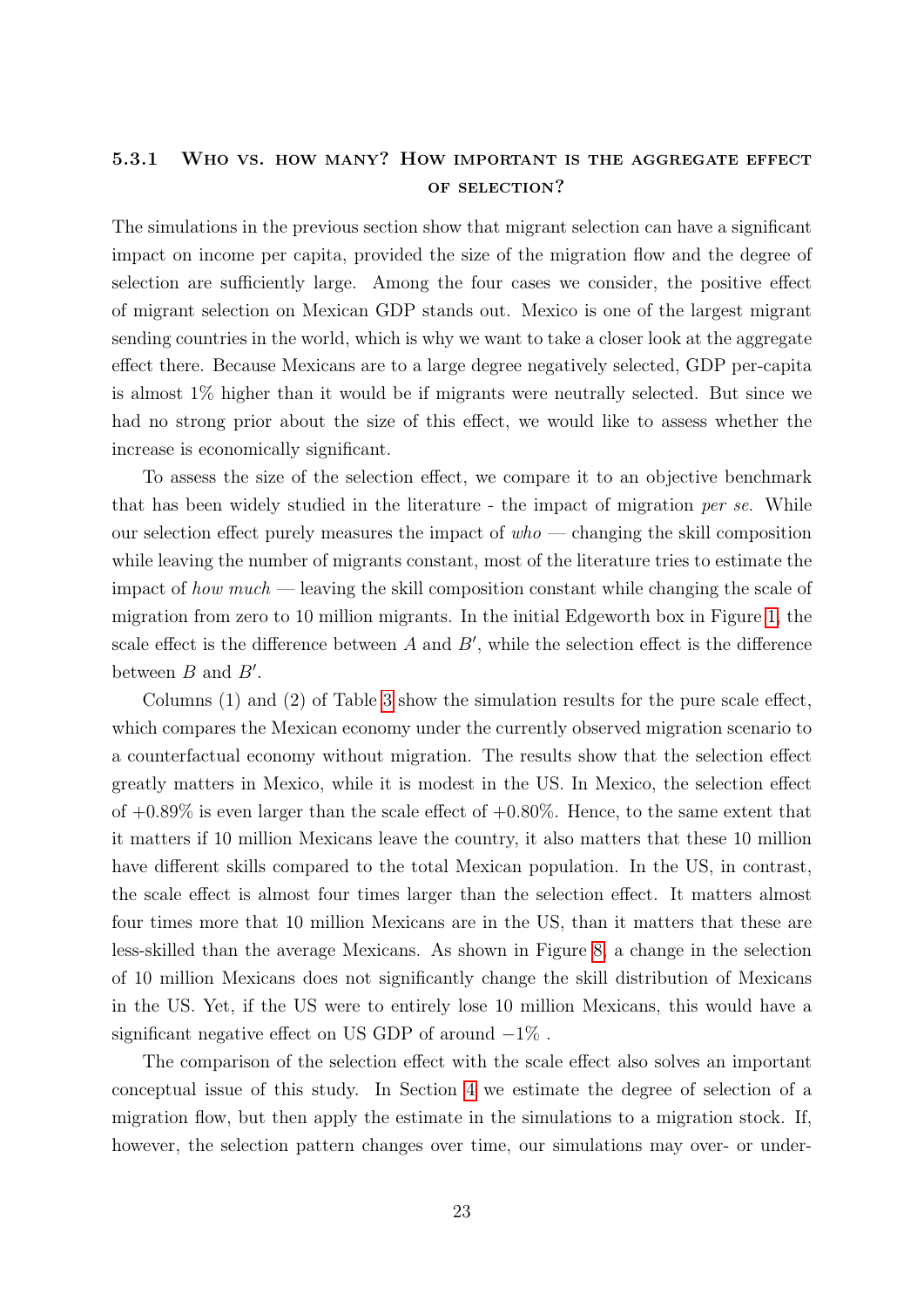estimate the aggregate effect. The aggregate impacts of a flow, i.e. a migration wave over 5 years, are most likely smaller than the effects based on stocks. But even if we were only interested in the marginal effect of the selection of the current flow, the difference between the selection and the scale effect tells us that the skill composition is as important as the size, as both effects can be scaled up or down due to the CRS technology in production. Hence, the ratio between both effects should remain the same even if the scale changes.

#### 5.3.2 Accounting for trade responses

<span id="page-25-0"></span>The benchmark simulations in Section [5.2](#page-21-0) were carried out for each country in autarky. Yet, a change in the skill composition of migrants changes the relative skill endowment of each economy. Negative selection of Mexicans, for example, means that Mexico becomes relatively more skilled and the US relatively less. In autarky, the economy adjusts to changes in the skill composition of the workforce with a shift in the sectoral distribution of skills. The resulting surplus effect is positive in Mexico, because Mexico is left with a more productive workforce, and is negative in the US.

If both countries trade with each other, changes in the skill endowment has an additional effect on the sectoral distribution of skill types, as it may induce a different specialization pattern. Suppose Mexico is initially specialized in agricultural production - having a relatively larger Y -sector than the US. Negative selection of emigrants then has two effects: a positive effect because Mexican workers become more productive on average, and a change in the trade patterns, which can be positive or negative.

To assess the robustness of our results when we allow for trade, we compare the aggregate effect under autarky to the effect in an economy with costless trade. While these are polar cases, they provide bounds to the actual effect. In [online Appendix](https://www.dropbox.com/s/beoamb7jzc5p31t/appendix.pdf) E we explain how we incorporate trade into the baseline model. For calibration we use the same population numbers, immigrant numbers, fixed costs, and returns to skill as in the autarky case. For better tractablility we now assume that the preference parameters are the same across countries, and choose similar values to the ones obtained in Section [5.1,](#page-19-1)  $β = 0.5, θ = 1.4, and σ = 3.7.$ 

As Columns (3) and (4) in Table [3](#page-23-0) show, under autarky we actually under-estimate the impact of self-selection. Under costless trade the effects on real income per capita are smaller compared to the benchmark, but the difference is minor. The effect in Mexico is  $+1.23\%$  instead of around  $+1\%$ , while the effect in the US is now  $-0.38\%$  as opposed to −0.32% in the benchmark. The results with trade confirm, however, that the selection of migrants changes the specialization pattern of both economies. In Mexico the employment in sector Y decreases by  $2.73$  percentage points, while it increases by  $0.44$  percentage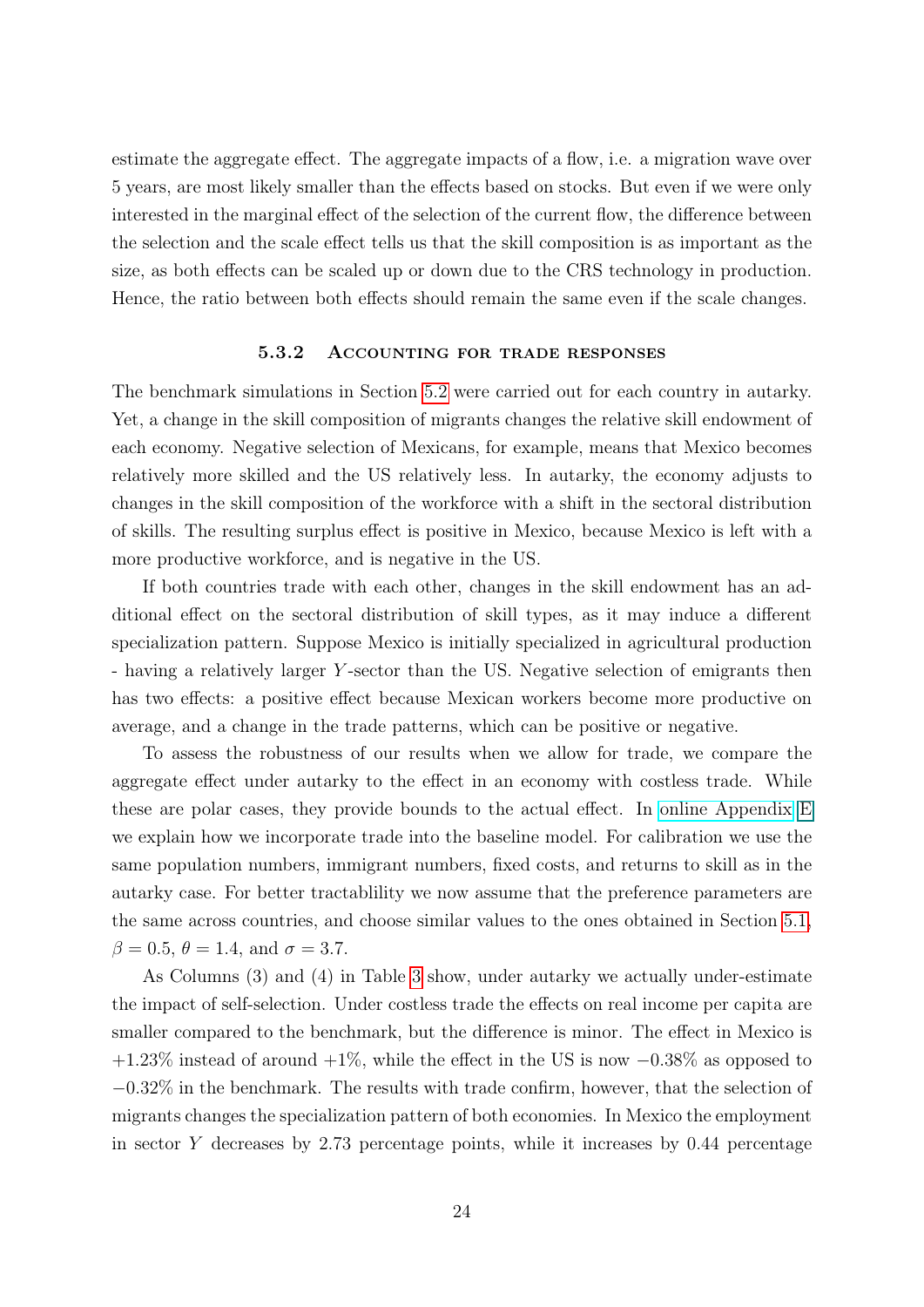points in the US.

In sum, the results do not crucially hinge on the autarky assumption. The responses are of similar magnitude under autarky and under completely free costless trade.

### 5.3.3 What if all immigrants were selected like Norwegians/Mexicans?

So far, our results demonstrate that the selection of Norwegians in 1865 and Mexicans in the 2000s has almost zero impact on the US economy. But both groups are only one among many immigrant groups in the US. The selection of one group may not matter for the US as a whole, but it would matter if all immigrants in the US were selected according to a given pattern. To quantify this effect, we conduct the following thought experiment in the US in 1880 and in the 2000s: suppose all immigrants in the US were selected like Norwegians or Mexicans, what would be the aggregate effect on US GDP per capita.

Even if we impose the same selection pattern on all US immigrants, the effects remain small. As shown in Columns (5) and (6) of Table [3,](#page-23-0) the impact on real income per capita is larger by a factor 7 in 1880 and a factor 3 in 2000, but still only amounts to a 0.15% increase in 1880 and a 1.08% decrease in 2000.

These findings suggest that self-selection most likely only matters for the sending countries. In the US, given the concentration of immigrants in the lower end of the skill distribution, and the narrow skill dispersion of immigrants, even a significant change in the selection pattern does not lead to large effects on the aggregate.

### 6 Conclusion

Migrant self-selection is a central theme in the study of migration. A large literature investigates causes of migrant selection; it documents that migrants significantly differ from non-migrants with respect to many characteristics, and investigates which factors determine who migrates and who stays. In this paper we ask whether migrant selection actually has any impact on the sending and receiving countries. To quantify the effect of selection on per-capita income and income inequality, we use two mass migration episodes that occurred in different times, but at a similar scale: the migration of Norwegians to the US in 1880, and the migration of Mexicans to the US in 2000. In both cases, emigration decreased the population of the sending countries by 9%, but selection was positive in Norway and negative in Mexico.

We first estimate the degree of self-selection for both countries, confirming previous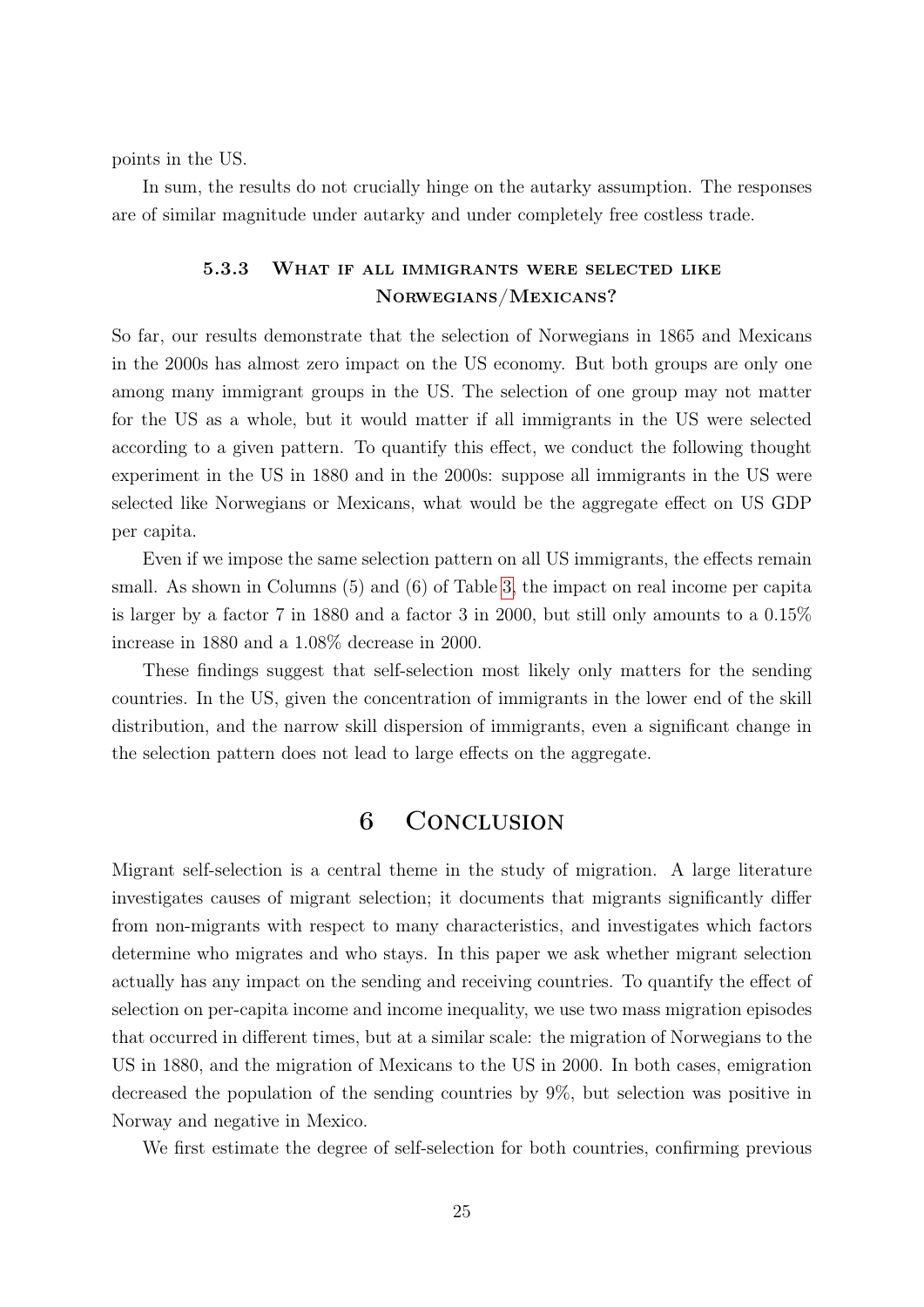findings from the literature that Norwegians were on average positively, and Mexicans negatively selected from the respective populations [\(Fernández-Huertas Moraga, 2011;](#page-31-1) [Abramitzky](#page-29-0) et al. , [2012\)](#page-29-0). To quantify the aggregate effect, we conduct a thought experiment: we send all immigrants back to their sending country, and replace them by the same number drawn at random from the total population. Put differently, we compare aggregate outcomes under the observed selective migration flows with a counterfactual scenario, in which migrants have the same characteristics as all nationals of the sending country. For the simulations we use a general equilibrium model with heterogeneous workers, based on the work by [Yeaple](#page-33-0) [\(2005\)](#page-33-0) and [Iranzo & Peri](#page-31-0) [\(2009\)](#page-31-0), calibrated on the economies of Norway, Mexico, and the US in the 1880s and 2000s.

Our findings demonstrate that migrant self-selection matters on the aggregate, but only if a number of conditions are met. Negative selection induces emigration of the least-skilled workers of a sending country, leaves the country with a more productive workforce, and thus increases output per capita, while it has the opposite effect in the receiving countries. However, these effects are only significant if the share of migrants and the degree of selection are sufficiently large. If the size of the migration flow relative to the total population is small, then the skills of migrants don't matter on the aggregate. If migrants are similar to non-migrants, emigration leaves the skill composition of the sending country unchanged, and does not affect income per capita. Norwegian migrants in the 1880s had very similar skills compared to non-migrants, which leaves income per capita and prices in both Norway and the US unaffected. For the Mexican migration episode, however, our model predicts sizable aggregate effects. The negative self-selection of 10 million Mexicans increases real income per capita by 0.89%. This effect as large as aggregate impact of migration *per se* — the difference between no migration and the current level of migration, which in our simulations is  $+0.80\%$ . Besides the effect on income levels, migrant selection has no impact on the income distribution.

The literature often motivates studying self-selection with potentially large welfare effects in the receiving countries. Our results suggest that the impact on the receiving countries is – at best – modest. The immigration of 10 million negatively selected Mexicans decreased real per-capita incomes in the US by 0.32%. Two stylized facts can explain why this effect is not larger. First, the US population is larger than the population in Mexico, so that the relative size of the migration flow is smaller. Second, the skill dispersion of migrants in the sending country is wider than in the host country. In the US, immigrants are concentrated at the lower end of the skill distribution, while the same migrants come from the entire range of skills in Mexico and Norway. Under these conditions, even a significant change in the selection pattern in the sending country has a modest effect on the skill distribution of immigrants in the US, and translates into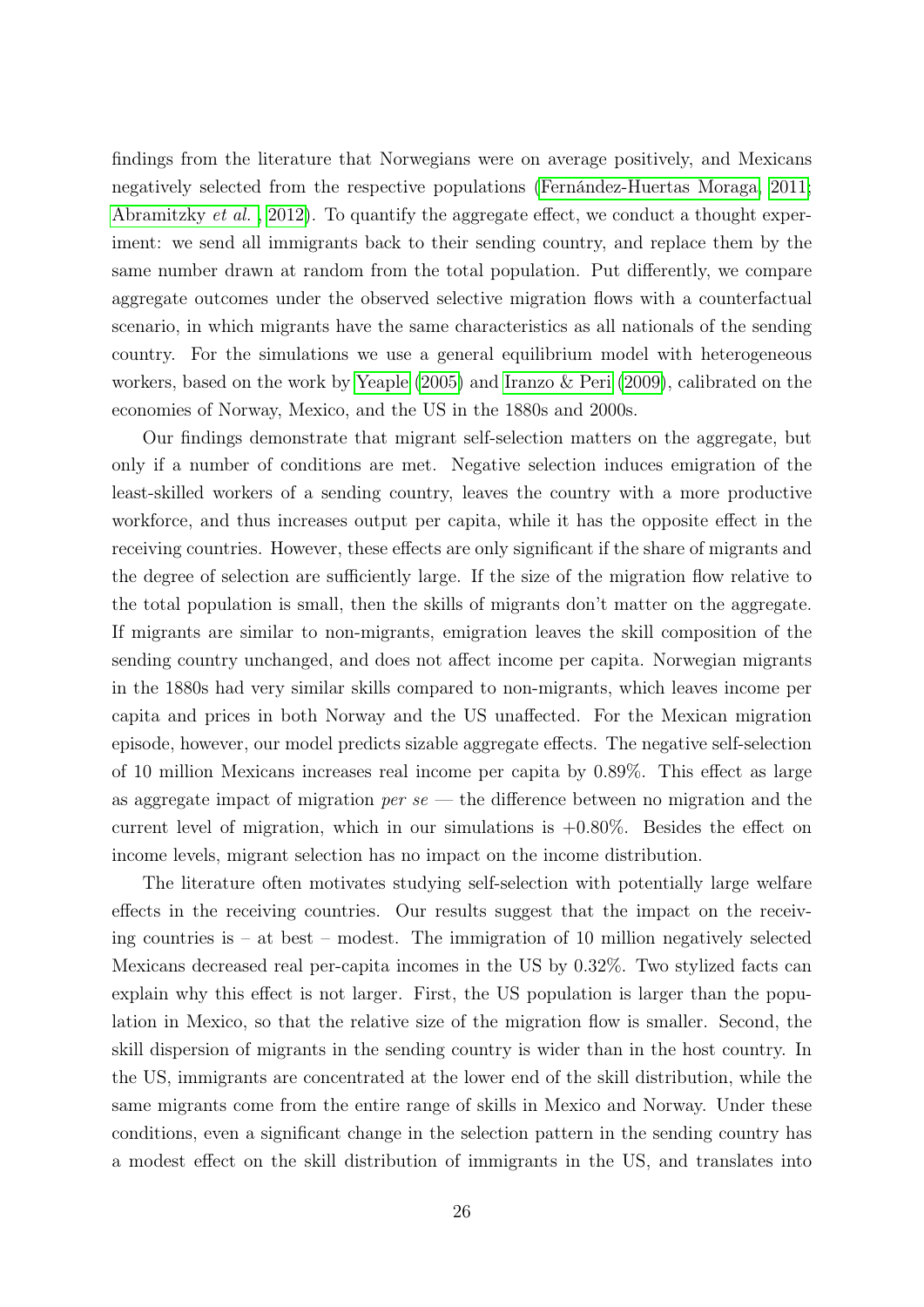small aggregate effects. Even if we assume that all immigrants in the US are selected like Norwegians or Mexicans, the impact on per-capita income is +0.15% and −1.08%, respectively.

In light of these findings, researchers need to be careful claiming that selection has significant welfare impacts. More often than not, the conditions for observing a large welfare impact are not met. Among the four cases presented in this paper — Mexico, Norway, and the US in 1880 and the 2000s — selection has an impact close to zero in three of them. Studying self-selection of migrants may be a worthwhile demographic exercise, and may enhance our understanding of migration processes in general, but we have to be careful — not to say selective — when it comes to claiming that it has broader economic consequences.

The [online Appendix](https://www.dropbox.com/s/beoamb7jzc5p31t/appendix.pdf) can be accessed at the following link: [https://www.dropbox.](https://www.dropbox.com/s/beoamb7jzc5p31t/appendix.pdf) [com/s/beoamb7jzc5p31t/appendix.pdf](https://www.dropbox.com/s/beoamb7jzc5p31t/appendix.pdf).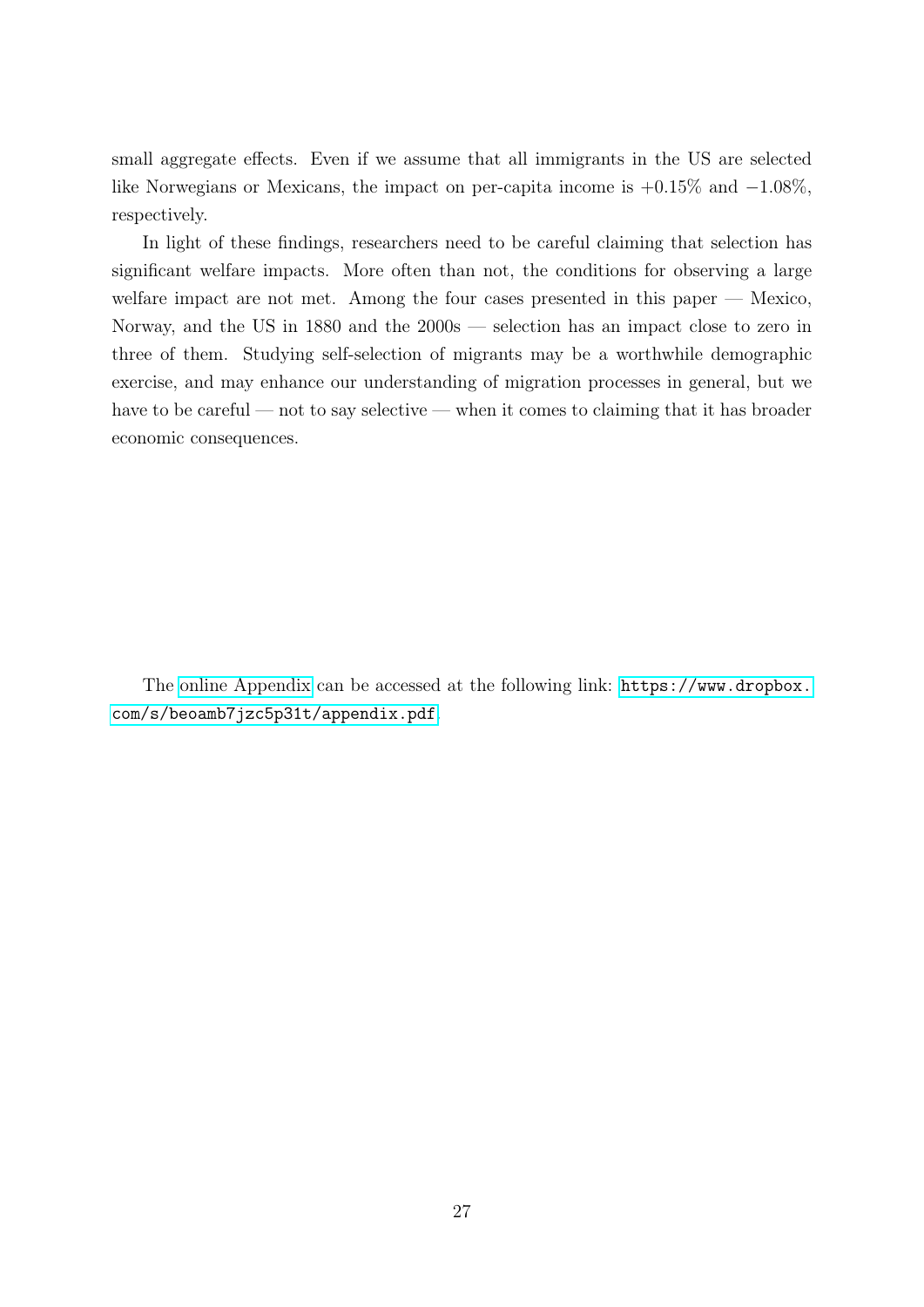## **REFERENCES**

- <span id="page-29-0"></span>Abramitzky, Ran, Boustan, Leah Platt, & Eriksson, Katherine. 2012. Europe's Tired, Poor, Huddled Masses: Self-Selection and Economic Outcomes in the Age of Mass Migration. American Economic Review, 102(5), 1832–1856.
- <span id="page-29-7"></span>Akee, Randall K. Q. 2007. Who Leaves and Who Returns? Deciphering Immigrant Self-Selection from a Developing Country. IZA Discussion Paper, 3268.
- <span id="page-29-1"></span>Ambrosini, J. William, & Peri, Giovanni. 2012. The Determinants and the Selection of Mexico-US Migrants. The World Economy, 35(2), 111–151.
- <span id="page-29-8"></span>Ambrosini, J. William, Mayr, Karin, Peri, Giovanni, & Radu, Dragos. 2011. The Selection of Migrants and Returnees: Evidence from Romania and Implications. NBER Working Paper, 16912.
- <span id="page-29-10"></span>Bartolucci, Cristian, Villosio, Claudia, & Wagner, Mathis. 2013. Who Migrates and Why? Collegio Carlo Alberto, mimeo.
- <span id="page-29-5"></span>BELOT, MICHÈLE V. K., & HATTON, TIMOTHY J. 2012. Immigrant Selection in the OECD. The Scandinavian Journal of Economics, 114(4), 1105–1128.
- <span id="page-29-3"></span>Bertoli, Simone. 2010. The Informational Structure of Migration Decision and Migrants Selection. Economics Letters, 108, 89–92.
- <span id="page-29-4"></span>BERTOLI, SIMONE, & RAPOPORT, HILLEL. 2013. Heaven's Swing Door: Endogenous Skills, Migration Networks and the Effectiveness of Quality-Selective Immigration Policies. IZA Discussion Paper, 7749.
- <span id="page-29-9"></span>Bertoli, Simone, Fernandez-Huertas Moraga, Jesus, & Ortega, Francesc. 2010. Crossing the Border: Self-Selection, Earnings and Individual Migration Decisions. IZA Discussion Paper, 4957.
- <span id="page-29-11"></span>BIAVASCHI, COSTANZA. 2012. Recovering the Counterfactual Wage Distribution with Selective Return Migration. IZA Discussion Paper, 6795.
- <span id="page-29-6"></span>BORJAS, GEORGE J. 1987. Self-Selection and the Earnings of Immigrants. The American Economic Review, 77(4), 531–553.
- <span id="page-29-2"></span>Borjas, George J., & Bratsberg, Bernt. 1996. Who Leaves? The Outmigration of the Foreign-Born. The Review of Economics and Statistics, 78(1), 165–176.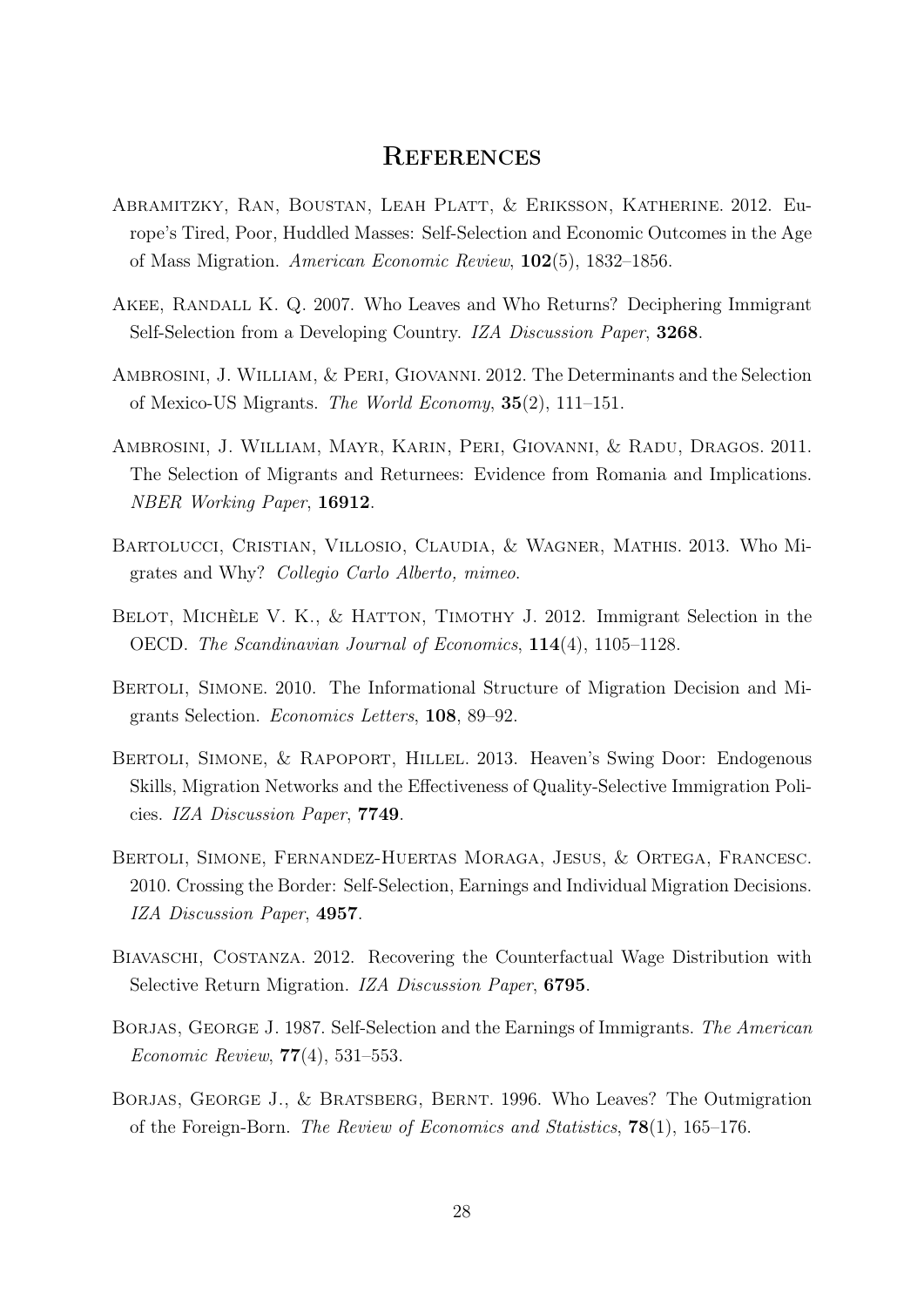- <span id="page-30-8"></span>BORJAS, GEORGE J., BRONARS, STEPHEN G., & TREJO, STEPHEN J. 1992. Self-Selection and Internal Migration in the United States. Journal of Urban Economics, 32(2), 159–185.
- <span id="page-30-10"></span>Borjas, George J., Grogger, Jeffrey, & Hanson, Gordon H. 2008. Imperfect Substitution between Immigrants and Natives: a Reappraisal. NBER Working Paper, 13887.
- <span id="page-30-7"></span>Borjas, George J., Kauppinen, Ilpo, & Poutvaara, Panu. 2013. Self-Selection of Emigrants from a Welfare State. University of Munich, mimeo.
- <span id="page-30-9"></span>Brücker, Herbert, & Trübswetter, Parvati. 2007. Do the Best Go West? An Analysis of the Self-Selection of Employed East-West Migrants in Germany. Empirica, 34, 371–395.
- <span id="page-30-5"></span>Carrington, William J., Detragiache, Enrica, & Vishwanath, Tara. 1996. Migration with Endogenous Moving Costs. The American Economic Review, 86(4), 909–930.
- <span id="page-30-11"></span>Caselli, Francesco, & Coleman, Wilbur John. 2006. The World Technology Frontier. The American Economic Review, 96(3), 499–522.
- <span id="page-30-0"></span>Chiquiar, Daniel, & Hanson, Gordon H. 2005. International Migration, Self-Selection and the Distribution of Wages: Evidence from Mexico and the United States. Journal of Political Economy, 113(2).
- <span id="page-30-4"></span>Chiswick, Barry R. 1999. Are Immigrants Favorably Self-Selected. The American Economic Review Papers and Proceedings, 89(2), 181–185.
- <span id="page-30-6"></span>de Coulon, Augustin, & Piracha, Matloob. 2005. Self-Selection and the Performance of Return Migrants: the Source Country Perspective. Journal of Population Economics, 18, 779–807.
- <span id="page-30-2"></span>Di Giovanni, Julian, Levchenko, Andrei A., & Ortega, Francesc. 2012. A Global View of Cross-Border Migration. IZA Discussion Paper, 6584.
- <span id="page-30-3"></span>Djajić, Slobodan, Michael, Michael S., & Vinogradova, Alexandra. 2012. Migration of Skilled Workers: Policy Interaction between Host and Source Countries. Journal of Public Economics, 96(11-12), 1015–1024.
- <span id="page-30-1"></span>DOCQUIER, FRÉDÉRIC, MACHADO, J OEL, & SEKKAT, KHALID. 2012. Efficiency Gains from Liberalizing Labor Mobility. IRES Discussion Paper, 23.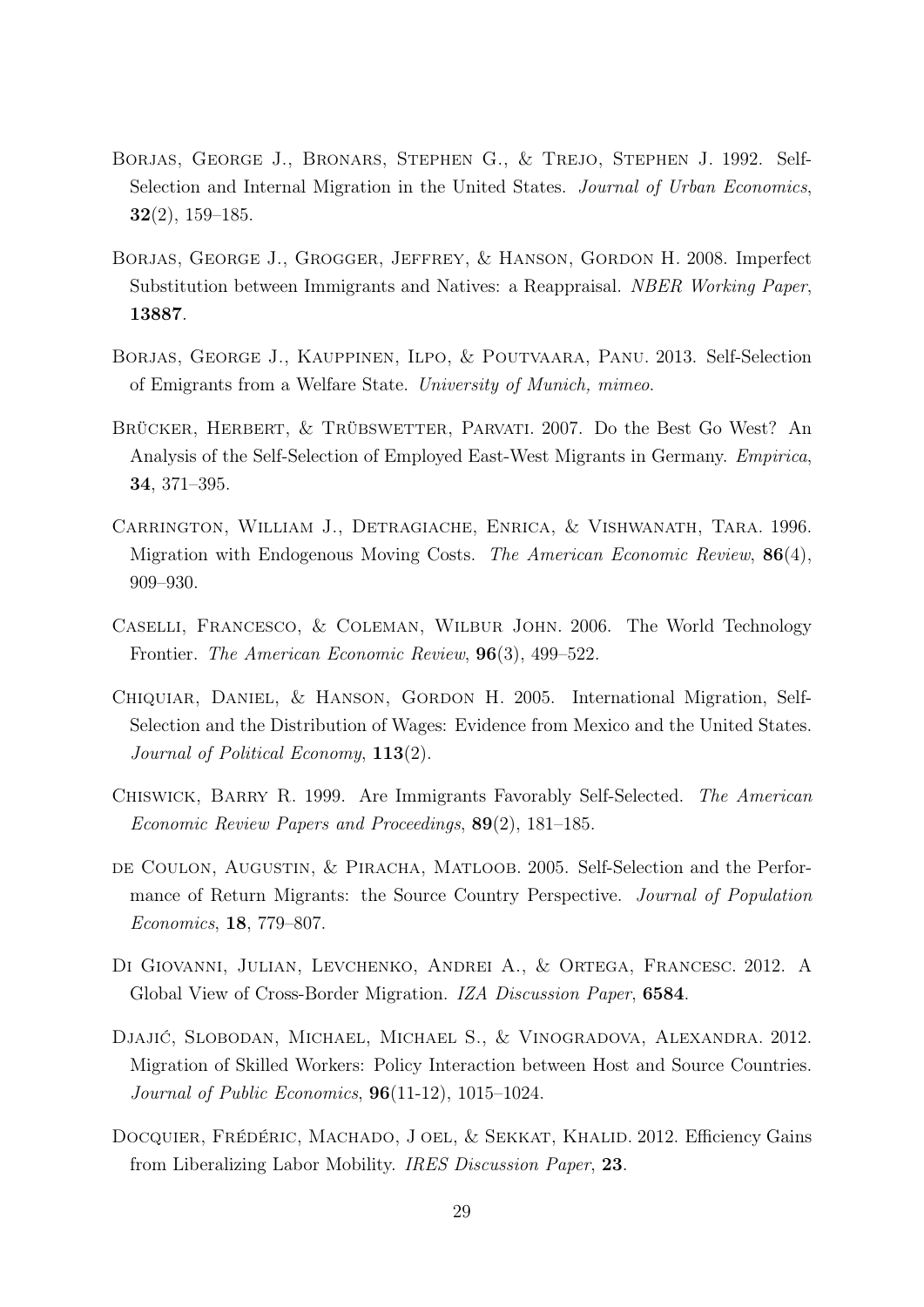- <span id="page-31-6"></span>Facchini, Giovanni, & Testa, Cecilia. 2011. The Rhetoric of Closed Borders: Quotas, Lax Enforcement and Illegal Immigration. CEPR Discussion Paper, 8245.
- <span id="page-31-4"></span>Felbermayr, Gabriel J., & Kohler, Wilhelm. 2007. Immigration and Native Welfare. International Economic Review, 48(3), 731–760.
- <span id="page-31-1"></span>Fernández-Huertas Moraga, Jesús. 2011. New Evidence on Emigrant Selection. The Review of Economics and Statistics, 93(1), 72–96.
- <span id="page-31-2"></span>Fernández-Huertas Moraga, Jesús. 2013. Understanding Different Migrant Selection Patterns in Rural and Urban Mexico. Journal of Development Economics, forthcoming.
- <span id="page-31-5"></span>Fernández-Huertas Moraga, Jesús, & Rapoport, Hillel. 2013. Tradable Immigration Quotas. CESifo Working Paper, 4087.
- <span id="page-31-9"></span>FERRIE, JOSEPH P. 1996. A new sample of males linked from the public use microdata sample of the 1850 US federal census of population to the 1860 US federal census manuscript schedules. Historical Methods: A Journal of Quantitative and Interdisciplinary History,  $29(4)$ , 141–156.
- <span id="page-31-10"></span>Goldin, Claudia, & Katz, Lawrence F. 2007. Long-Run Changes in the Wage Structure: Narrowing, Widening, Polarizing. Brookings Papers on Economic Activity, 38(2), 135–165.
- <span id="page-31-3"></span>Hamilton, Bob, & Whalley, John. 1984. Efficiency and Distributional Implications of Global Restrictions on Labour Mobility: Calculations and Policy Implications. Journal of Development Economics, 14(1-2), 61–75.
- <span id="page-31-7"></span>IBARRARAN, PABLO, & LUBOTSKY, DARREN. 2007. Mexican Immigration and Self-Selection: New Evidence from the 2000 Mexican Census. Chap. 5, pages  $159 - 192$  of: BORJAS, GEORGE J. (ed), *Mexican Immigration to the United States*. University Of Chicago Press.
- <span id="page-31-0"></span>IRANZO, SUSANA, & PERI, GIOVANNI. 2009. Migration and Trade: Theory with an Application to the Eastern-Western European Integration. Journal of International Economics, 79, 1–19.
- <span id="page-31-8"></span>Jensen, Adolph. 1931. Migration Statistics of Denmark, Norway and Sweden. Pages 283–312 of: International Migrations, Volume II: Interpretations. NBER.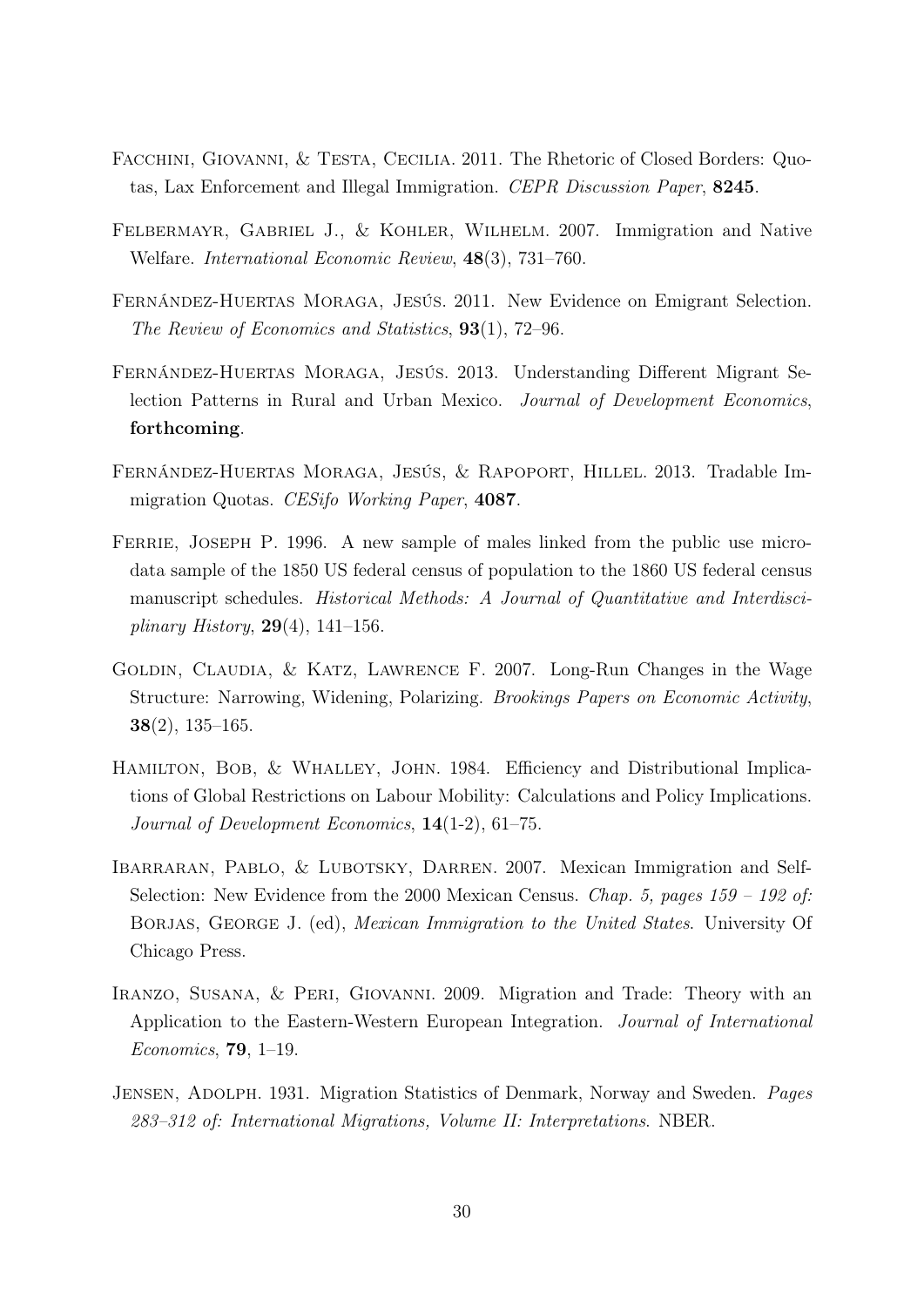- <span id="page-32-0"></span>KAESTNER, ROBERT, & MALAMUD, OFER. 2013. Self-Selection and International Migration: Evidence from Mexico. Review of Economics  $\mathcal C$  Statistics, forthcoming.
- <span id="page-32-4"></span>Kanbur, Ravi, & Rapoport, Hillel. 2005. Migration Selectivity and the Evolution of Spatial Inequality. Journal of Economic Geography, 5, 43–57.
- <span id="page-32-3"></span>Kennan, John. 2013. Open Borders. Review of Economic Dynamics, 16(2), L1–L13.
- <span id="page-32-1"></span>Klein, Paul, & Ventura, Gustavo. 2007. TFP Differences and the Aggregate Effects of Labor Mobility in the Long Run. B.E. Journals in Macroeconomics, 7(1).
- <span id="page-32-2"></span>KLEIN, PAUL, & VENTURA, GUSTAVO. 2009. Productivity Differences and the Dynamics of International Labour Movements. Journal of Monetary Economics, 56, 1059–1073.
- <span id="page-32-6"></span>Lacuesta, Aitor. 2010. A Revision of the Self-selection of Migrants Using Returning Migrant's Earnings. Annales d'Economie et de Statistique, 97/98, 235–259.
- <span id="page-32-8"></span>McKenzie, David, & Rapoport, Hillel. 2010. Self-Selection Patterns in Mexico-U.S. Migration: The Role of Migration Networks. Review of Economics and Statistics,  $92(4)$ , 811–821.
- <span id="page-32-9"></span>McKenzie, David, Stillman, Steven, & Gibson, John. 2010. How Important is Selection? Experimental vs. Non-Experimental Measures of the Income Gains from Migration. Journal of the European Economic Association, 8(4), 913–945.
- <span id="page-32-10"></span>Minnesota Population Center. 2008 (Minneapolis: Minnesota Population Center,). North Atlantic Population Project: Complete Count Microdata. Version 2.0 [Machinereadable database].
- <span id="page-32-7"></span>ORRENIUS, PIA M., & ZAVODNY, MADELINE. 2005. Self-Selection among Undocumented Immigrants from Mexico. Journal of Development Economics, 78, 215–240.
- <span id="page-32-12"></span>Ottaviano, Gianmarco, & Peri, Giovanni. 2012. Rethinking the Effects of Immigration on Wages. Journal of the European Economic Association,  $10(1)$ , 152–197.
- <span id="page-32-5"></span>Pedersen, Peder J., Pytlikova, Mariola, & Smith, Nina. 2008. Selection or Network Effects? Migration Flows into 27 OECD Countries, 1990-2000. European Economic Review, 52, 1160–1186.
- <span id="page-32-11"></span>PIRACHA, MATLOOB, & VADEAN, FLORIN. 2013. Migrant educational mismatch and the labour market. In: CONSTANT, AMELIE F., & ZIMMERMANN, KLAUS F. (eds), International Handbook of the Economics of Migration. Edward Elgar.